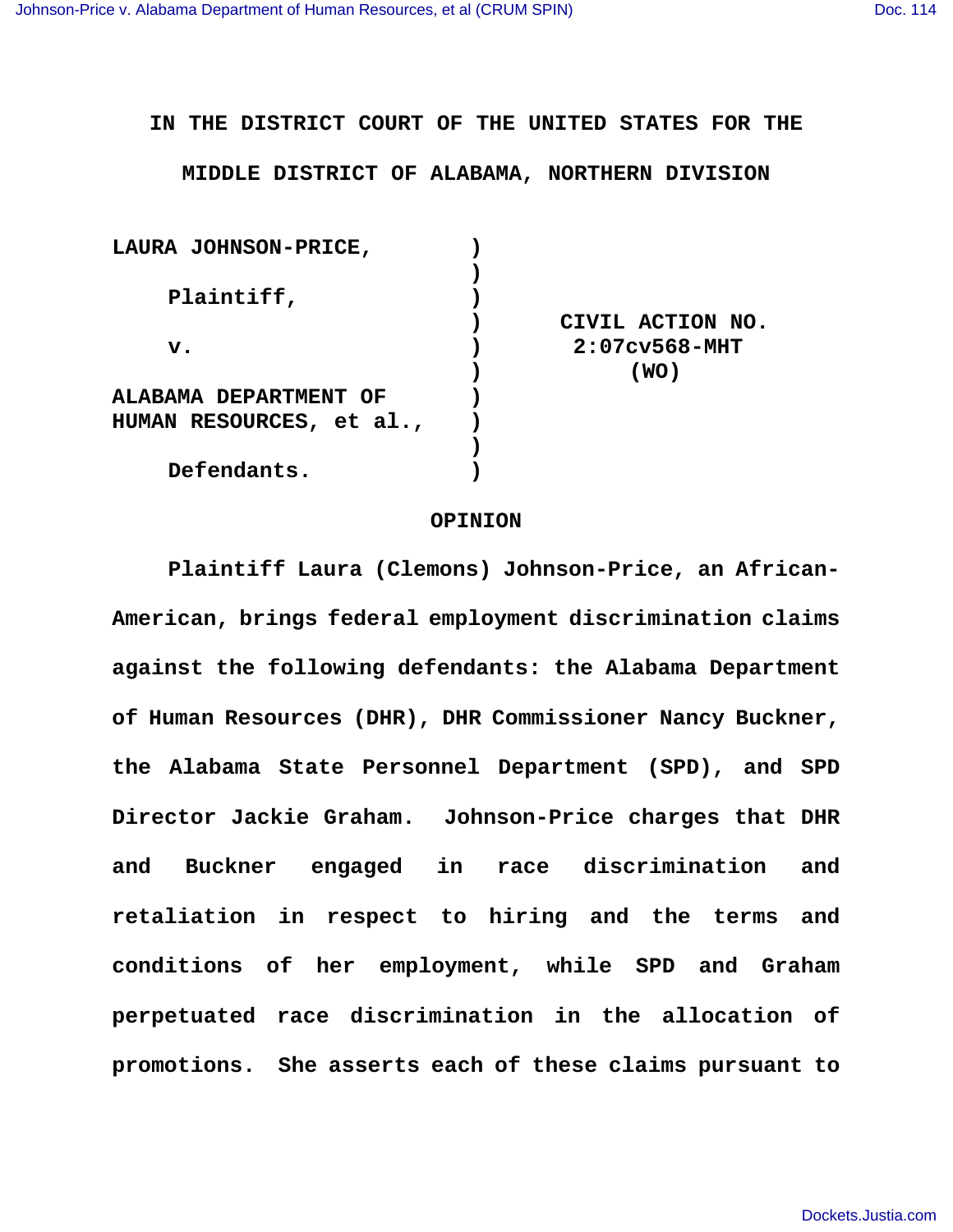**42 U.S.C. § 1981 (by and through 42 U.S.C. § 1983) and Title VII of the Civil Rights Act of 1964, as amended, 42 U.S.C. § 1981a, 2000e to 2000e-17. This court has original jurisdiction over the Title VII claims under 42 U.S.C. § 2000e-5(f)(3) and the § 1981 claims pursuant to 28 U.S.C. § 1343**.

**The defendants now move for summary judgment on all claims. For the reasons that follow, the defendants' motions will be granted in part and denied in part.**

# **I. SUMMARY-JUDGMENT STANDARD**

**Summary judgment is appropriate "if the pleadings, the discovery and disclosure materials on file, and any affidavits show that there is no genuine issue as to any material fact and that the movant is entitled to judgment as a matter of law." Fed. R. Civ. P. 56(c)(2). Under Rule 56, the court must view the admissible evidence in the light most favorable to the non-moving party and draw all reasonable inferences in favor of that party.**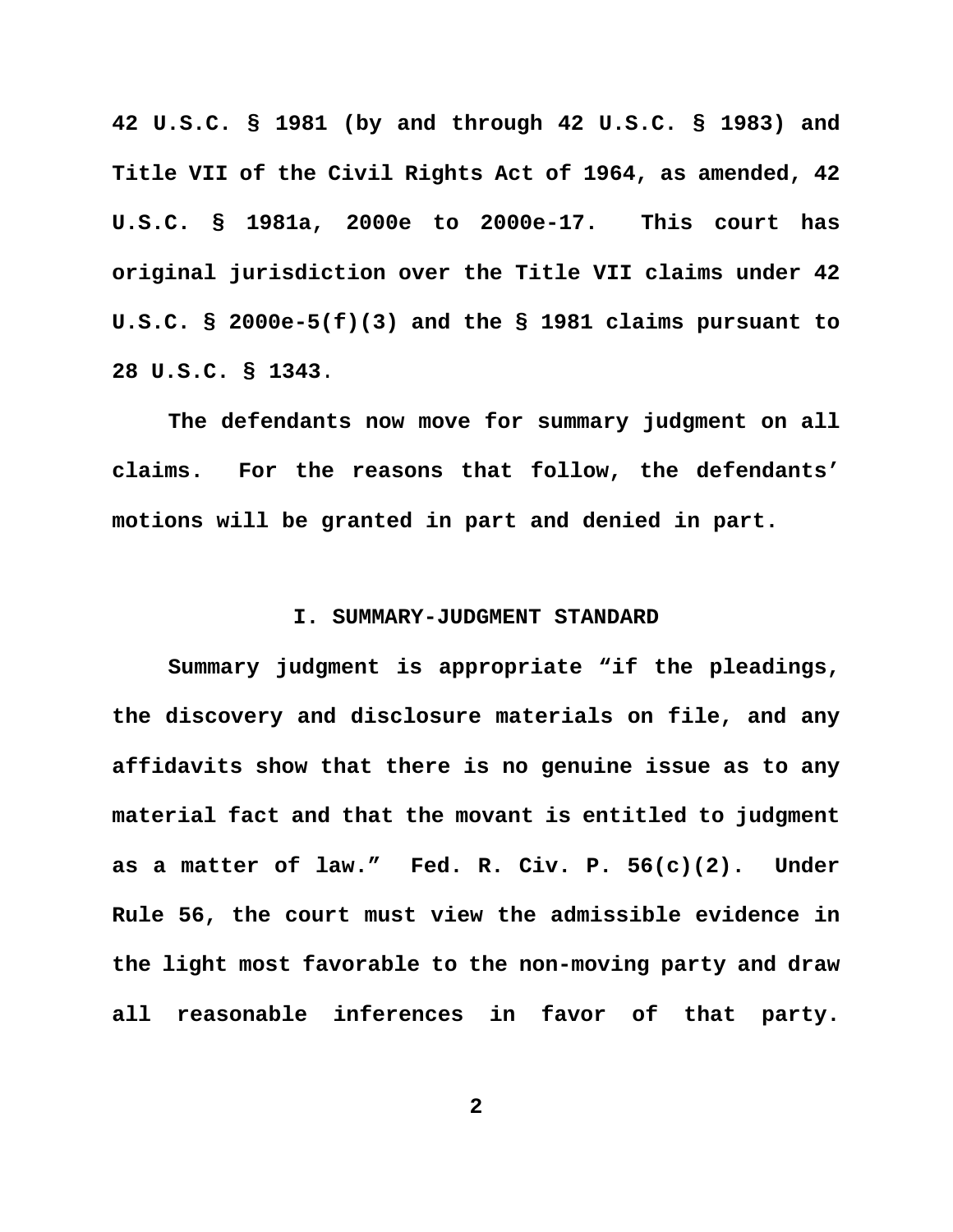**Matsushita Elec. Indus. Co. Ltd. v. Zenith Radio Corp., 475 U.S. 574, 587 (1986).**

#### **II. BACKGROUND**

**Johnson-Price was employed by DHR for over 25 years. After graduating from the University of Alabama in 1978 with a Masters of Social Work degree, she was hired by the DHR office in Calhoun County as a Social Worker III. In 1983, she was promoted to Welfare Supervisor II, and in 1993, after the state DHR reclassified the agency's job categories, she was named Service Supervisor II, followed by a promotion to Senior Social Worker that same year. In August 1993, she was named Human Resources Program Specialist, a position with the state DHR.**

## **A. Pickens County Director**

**Johnson-Price submitted an application for the Pickens County Director position in 1993. The**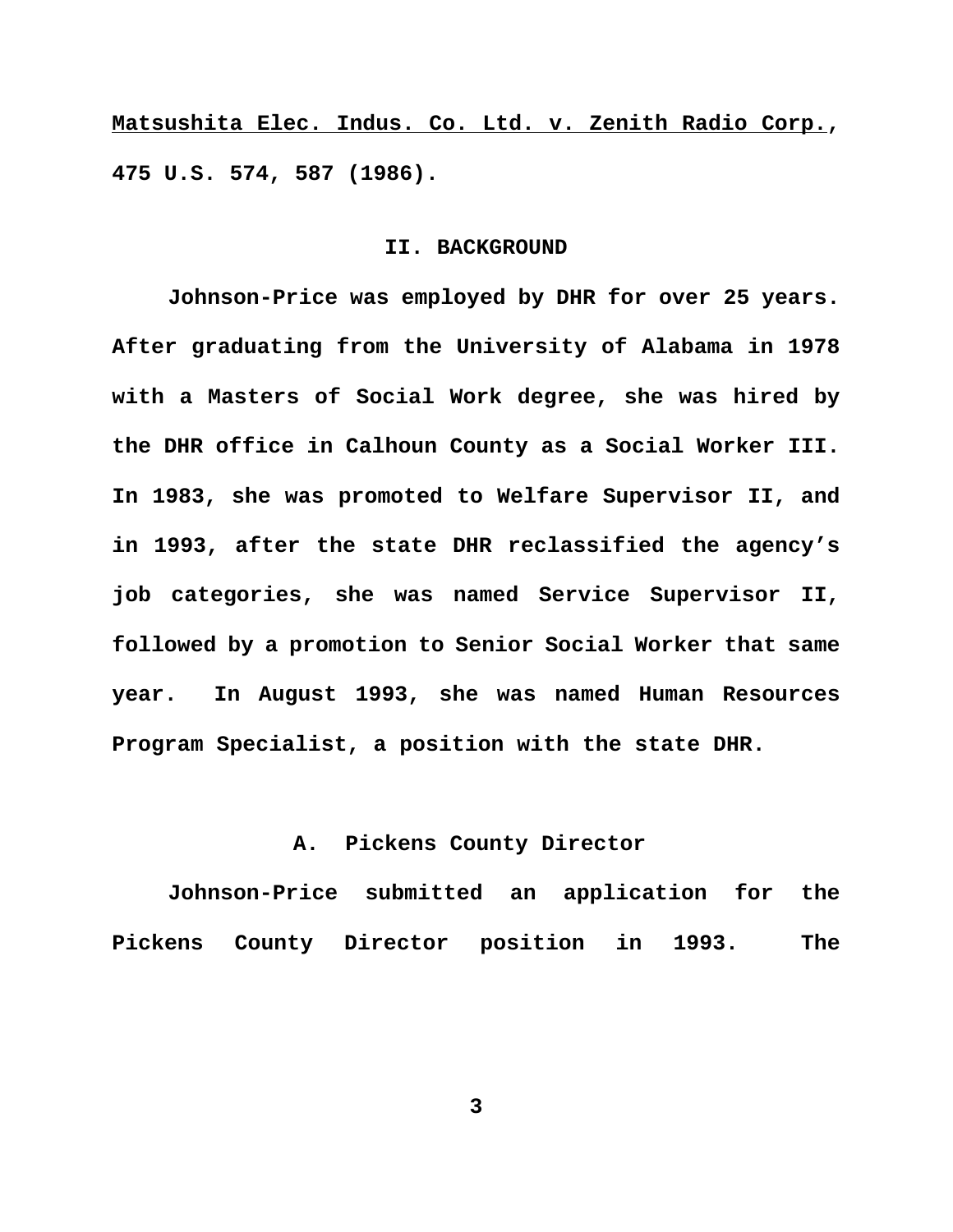**applications were reviewed by the Pickens County Board.<sup>1</sup> Among the list of applicants, Johnson and Tony Black, a white man, were similarly ranked. However, the Board ultimately chose Black for the position.** 

# **B. Calhoun County Assistant Director**

**Also in 1993, the position of Assistant Director in Calhoun County became vacant, and, between September 1993 and January 1994, Johnson-Price wrote letters expressing her interest in the job to several members of the DHR leadership, including the DHR Commissioner, Calhoun County Director Erin Snowden, and the Director of DHR's Civil Rights/Equal Employment (CR/EE) Office, Sylvester Smith. A state-wide budget freeze was in effect at that time, which purportedly delayed the hiring process.** 

**<sup>1.</sup> DHR county boards are comprised of non-DHR employees who are citizens of the relevant county, each of whom is appointed by the county commission, and who serve as autonomous entities from the state DHR. The county boards are the hiring authorities for the county directors.**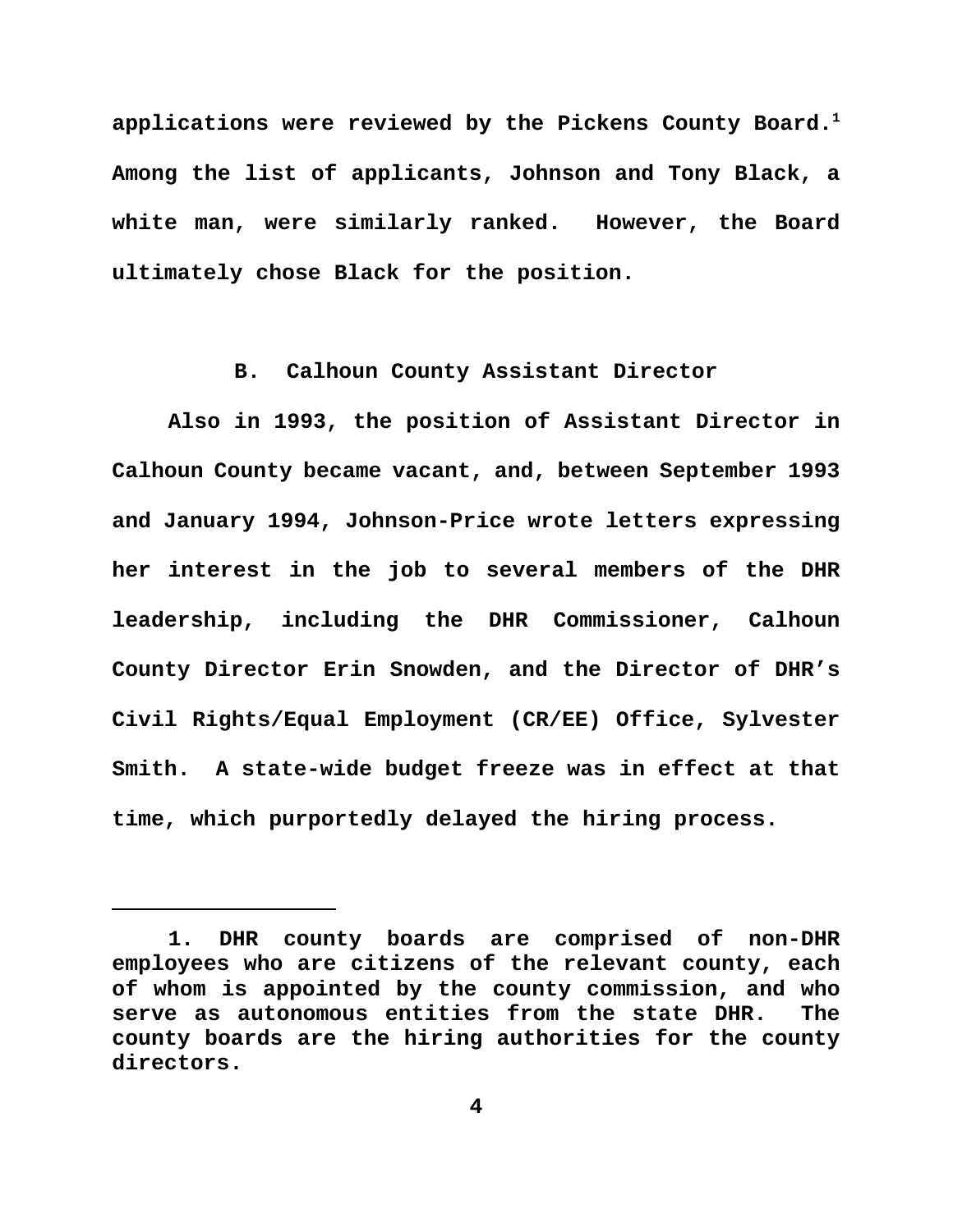**In January 1994, in the midst of the budget freeze, Director Snowden was offered the opportunity to hire either a Financial Support Supervisor or an Assistant Director; Snowden chose to hire a Financial Support Supervisor. In April 1994, Johnson-Price again informed Snowden and Smith, as well as Waldo Spencer, Director of DHR's Personnel Division, that she wished to be considered for the Assistant Director position. Soon after, the DHR Staffing Committee exempted the position from the hiring freeze.** 

**In August 1994, Mike Galloway, a DHR Regional Manager, instructed Snowden to post and distribute an announcement for the Assistant Director opening. Johnson-Price was one of two applicants for the job, along with Mike Norton, a white male. Norton eventually withdrew his application, and, on January 7, 1995, Johnson-Price was provisionally appointed as the Assistant Director for Calhoun County. Her position became permanent in May 1995.**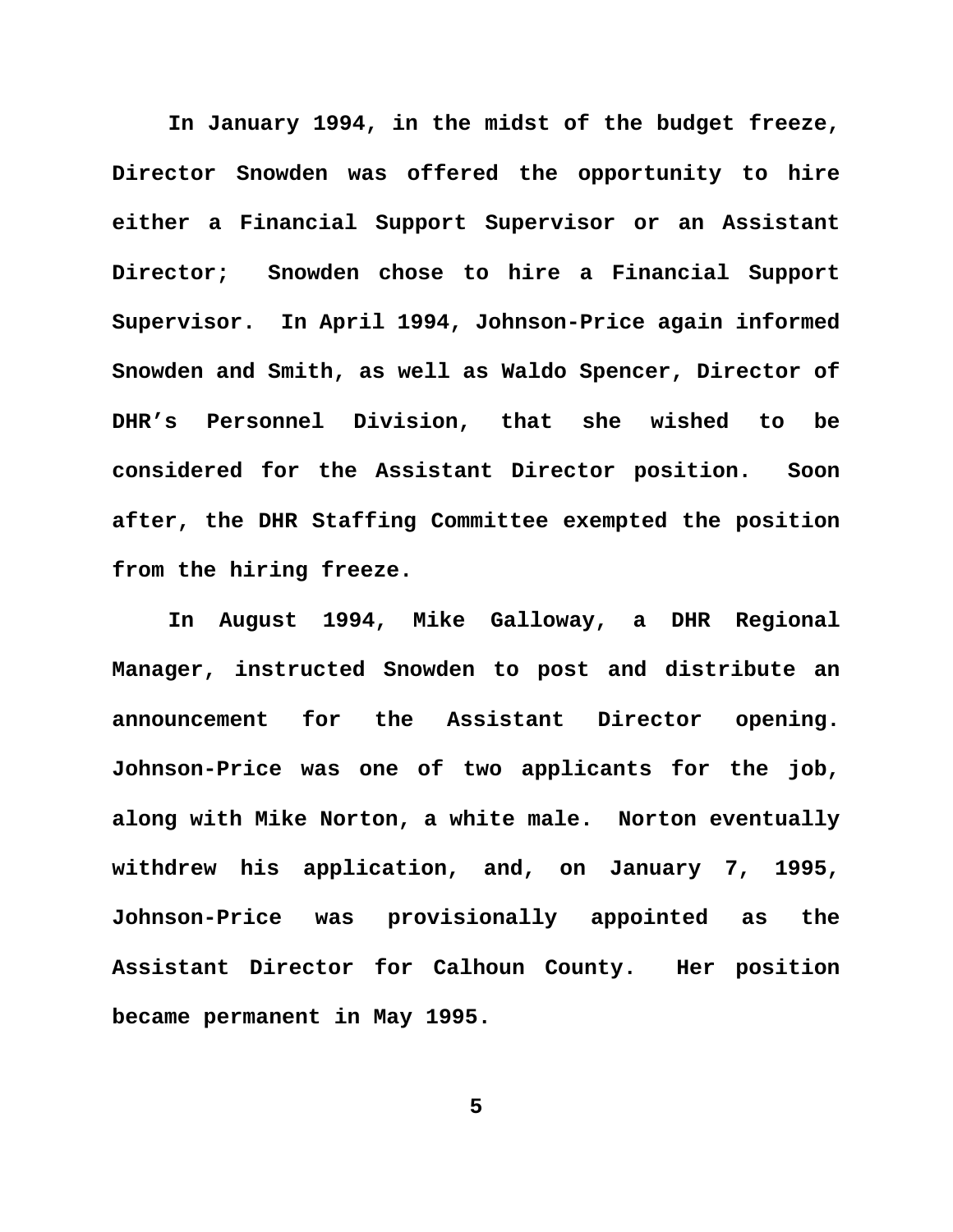**After her promotion to Assistant Director, Johnson-Price had severe disagreements with Snowden, who served as her immediate supervisor. Snowden harassed Johnson-Price and engaged in repeated efforts to undermine her authority. Several of these instances, summarized in Johnson-Price's brief opposing summary judgment, are outlined below.**

**Stress Management Training**: **In May 1995, Johnson-Price sent a memo to Snowden and the Calhoun County DHR supervisors about a county-wide Stress Management Workshop, planned for August 1995. Bobby Malone, who was both the DHR County Board Chairman and the Director of Family and Children Services at the Calhoun County Mental Health Center, agreed to conduct the workshop. In June 1995, Malone informed Snowden and Johnson-Price that he would not charge a personal fee to conduct the workshop, but would only collect \$ 250 from Calhoun County for materials. Johnson-Price sent a letter to Snowden,**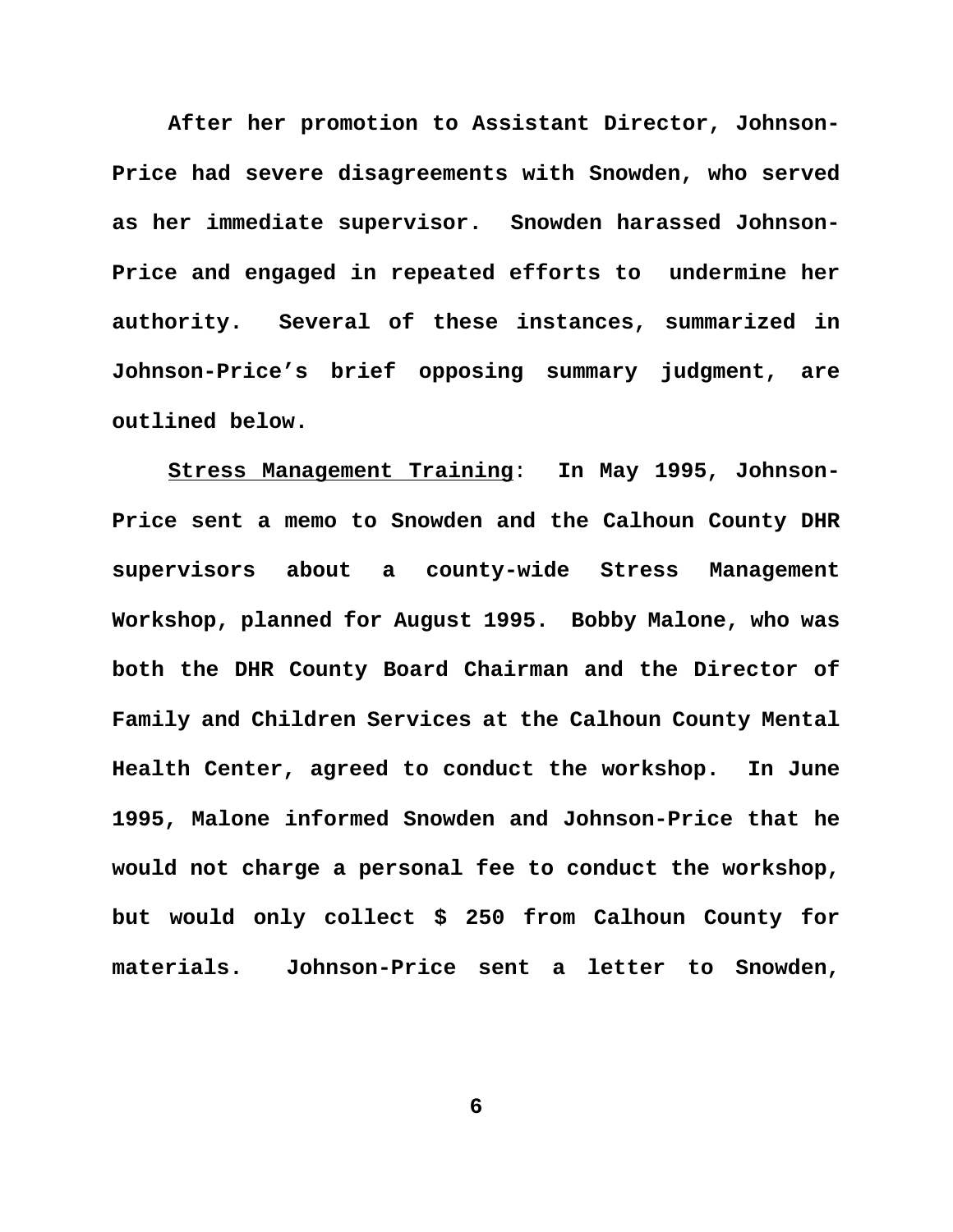**confirming that Malone would not receive DHR funds for his personal benefit.** 

**On July 21, 1995, Snowden sent a memo to the county supervisors informing them that it was against DHR policy to use local funds to support staff training. Johnson-Price contends that the memo implied that she was attempting to illicitly spend the office's money.<sup>2</sup> Snowden consequently refused to pay for the training. On August 25, 1995, Regional Manager Galloway informed Snowden that he supported the training and after addressing Snowden's various funding concerns, the event went forward as planned.**

**Tile Removal: On September 7, 1995, Snowden berated Johnson-Price in front of other Calhoun County employees for authorizing the removal of tiles in the staff**

**<sup>2.</sup> DHR and Buckner assert that Snowden opposed the training because it presented an "ethical issue" to hold "a DHR event in which a Calhoun County DHR Board member stood to make a profit." DHR Defs.' Br. at 8 (doc. no. 46). Johnson-Price states that Snowden's ethical claim is "bogus" as "[n]one of the money [from the training] would go to Malone personally." Pl.'s Br. at 5 and n. 5 (doc. no. 61).**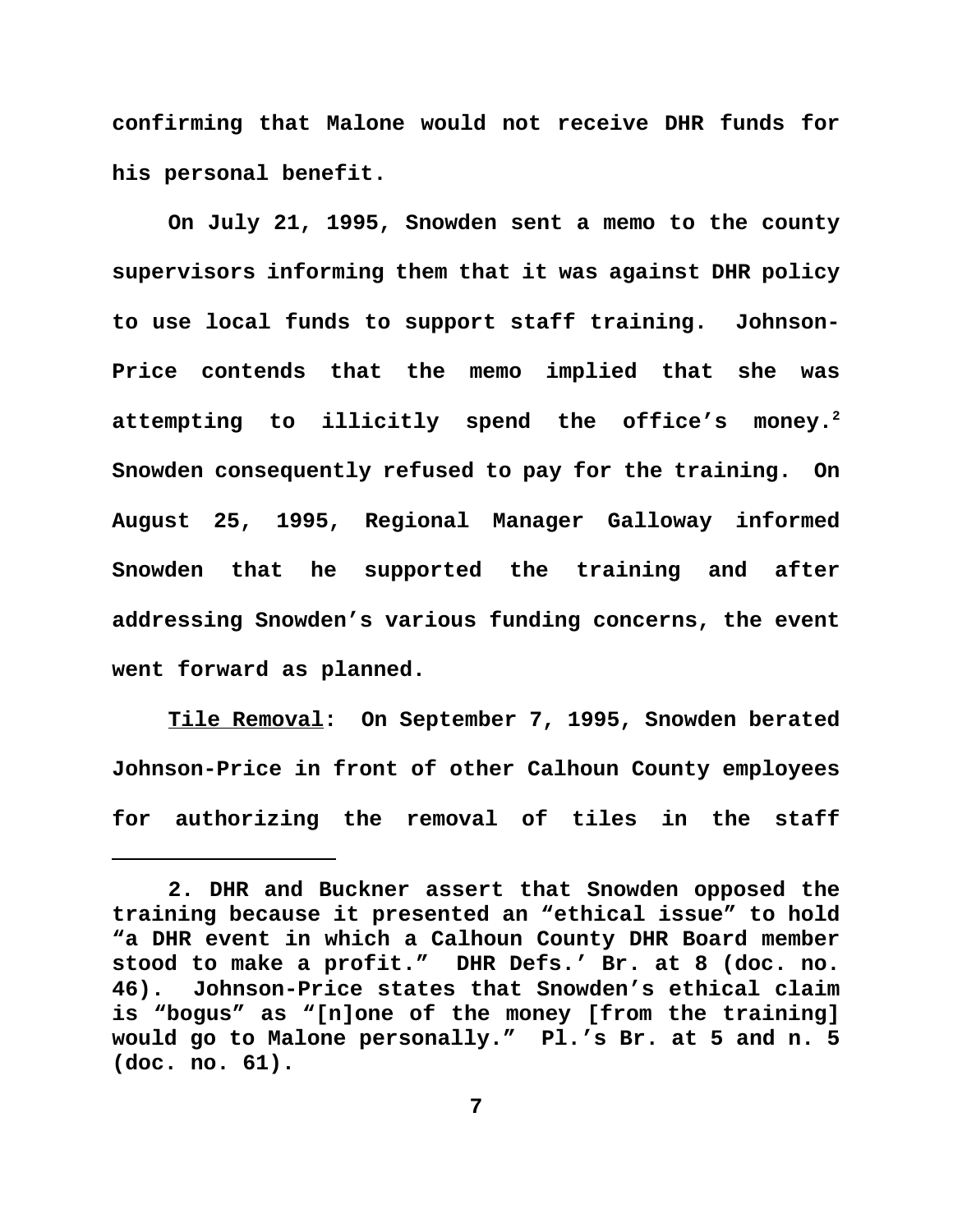**breakroom without Snowden's approval. Snowden claimed that the tiles contained asbestos and thus constituted a health hazard to the employees in the building. Johnson-Price presented evidence that "the tile was not asbestos and therefore presented no problem for removal and disposal." Pl.'s Ex. 23 (doc. no. 66-6). As a result of Snowden's actions, Calhoun County Supervisor June Ledbetter wrote a letter to Malone on September 8, 1995, complaining of the "verbal beating" that Snowden inflicted upon Johnson-Price. Pl.'s Ex. 21 (doc. no. 66- 4).<sup>3</sup> Johnson-Price also sent a memo to Snowden, objecting to the director's decision to take unfounded and inappropriate disciplinary action in the presence of Johnson-Price's subordinates.** 

**Internal Protocol and Procedures: Throughout the year, Snowden repeatedly held meetings without informing Johnson-Price. In the meetings Johnson-Price did attend,**

**<sup>3.</sup> In her letter, Ledbetter also stated that Snowden repeatedly attempted "to undermine and discredit" Johnson-Price, and engaged in "blatant attack[s] on her credibility as a manager." Pl.'s Ex. 21 (doc. no. 66-4).**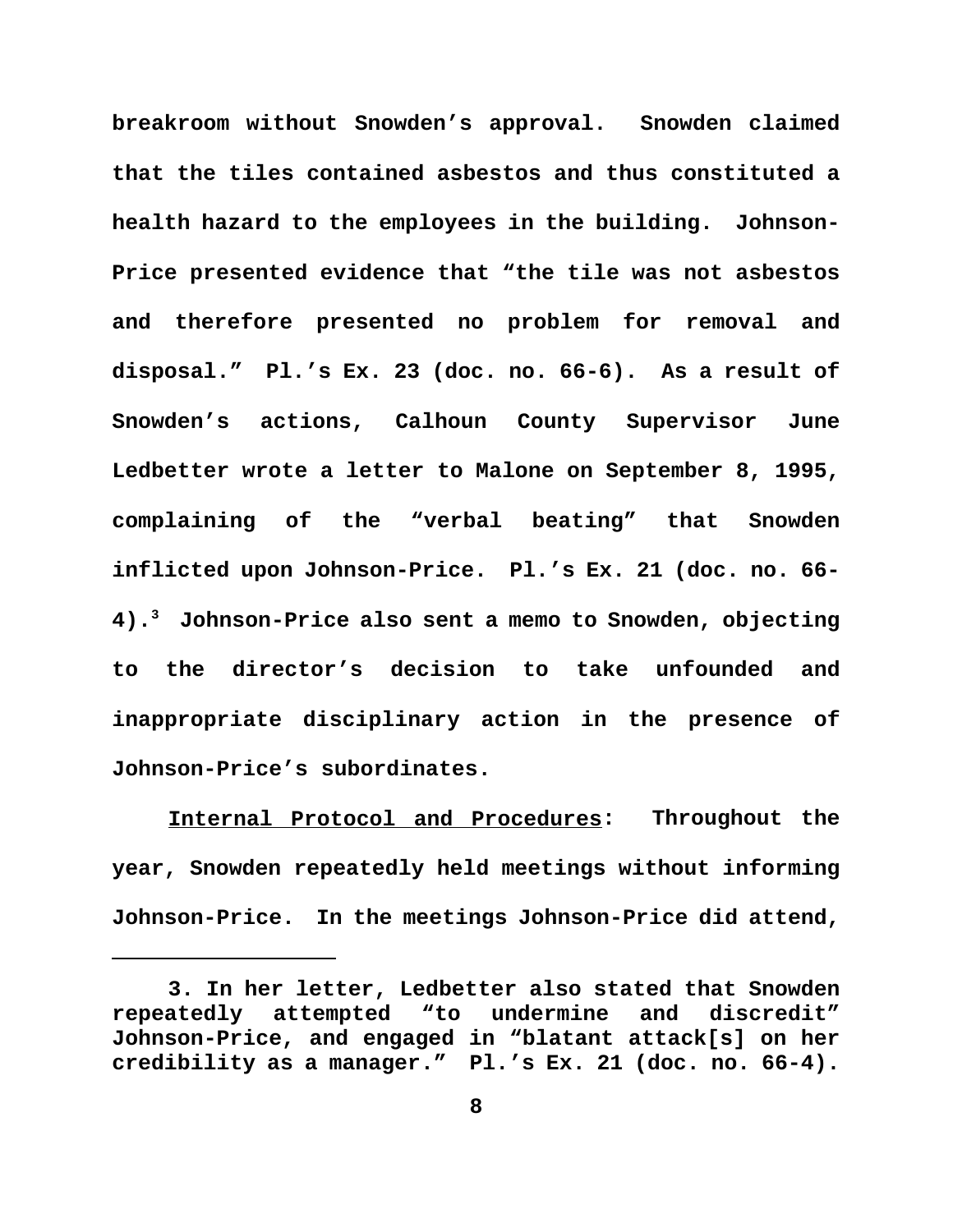**Snowden would often request detailed reports, to be completed on very short notice, or would falsely accuse Johnson-Price of failing to submit reports in a timely fashion. Furthermore, when Johnson-Price purchased furniture, supplies, equipment, or other "enhancement items" for the office, Pl.'s Br. at 9 (doc. no. 61), Snowden would object to her purchases--though they had been discussed and approved beforehand--and refuse to pay the bills in a timely fashion.** 

**Allocation of Supervisory Duties: On January 11, 1996, Snowden distributed a memorandum to Calhoun County staff, informing them that she was taking a medical leave of absence and assigning supervisory duties in her absence. As Assistant Director of Calhoun County, Johnson-Price was second in command to Snowden; nevertheless, upon her leave, Snowden left Johnson-Price's subordinates in charge of many office functions. For instance, Supervisor Kay Tolbert was put in charge of one of the two Calhoun County offices, and granted**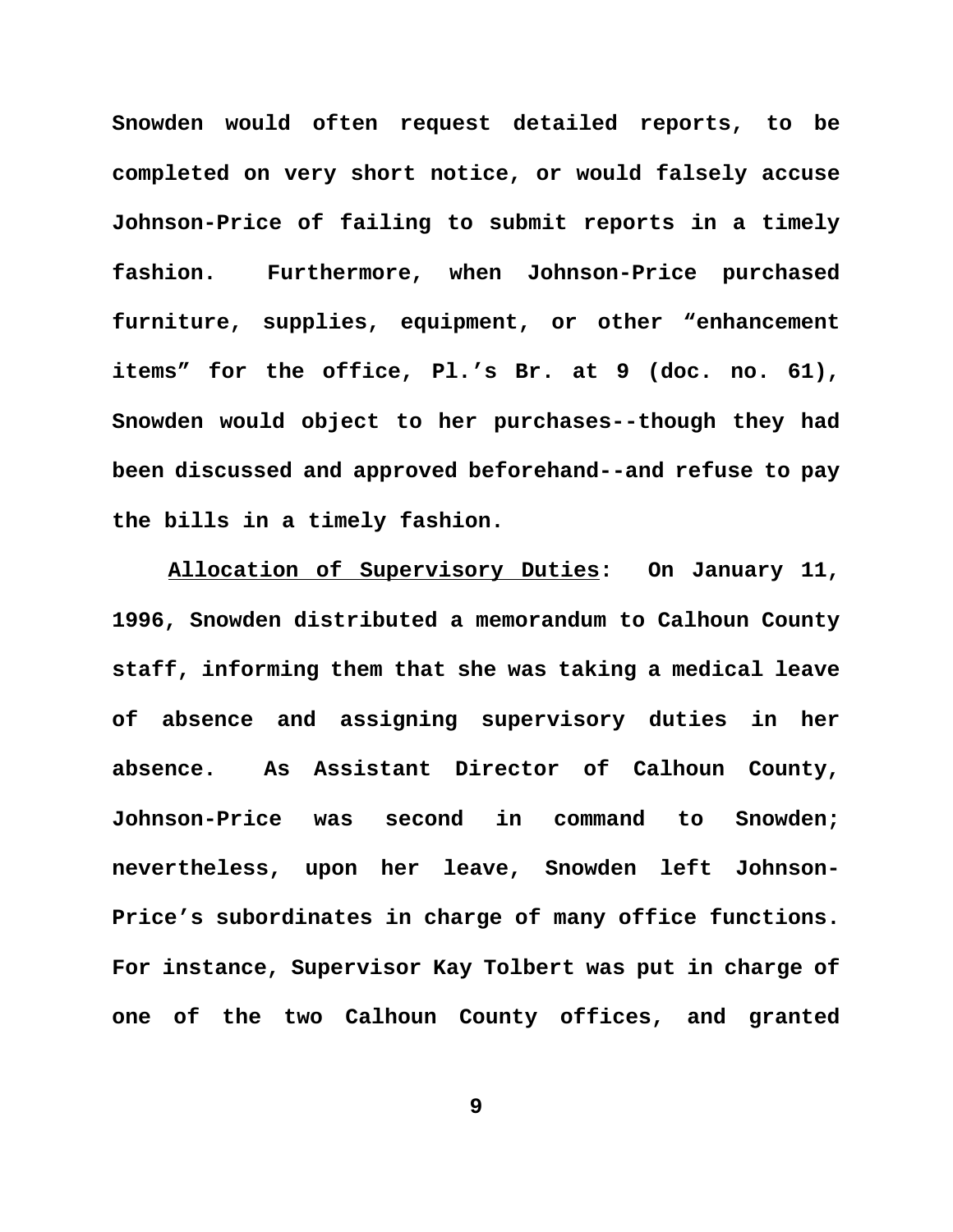**oversight of the agency's service delivery programs, financial transactions, and personnel matters.<sup>4</sup> In contrast, Johnson-Price was left in charge of one agency office, and instructed to oversee leave processing, financial support programs, and emergency procedures. Pl.'s Ex. 25 (doc. no. 66-8). When Snowden was again absent in June 1996, Supervisors Tolbert and Price were charged with operating one of the Calhoun County offices, while Johnson-Price was instructed to supervise the other. Johnson-Price submits that Snowden's delegation practices were inconsistent with Calhoun County procedure.<sup>5</sup>**

**Annual Performance Evaluation**: **In December 1995, Snowden conducted Johnson-Price's annual job-performance**

**<sup>4.</sup> The record indicates that Calhoun County operated two DHR offices, a building at 801 Noble Street, and another office at 1200 Noble Street Building.** 

**<sup>5.</sup> After Snowden's retirement in 1996, Johnson-Price served as Assistant Director to Tony Black, who succeeded Snowden as Calhoun County Director. Johnson-Price notes that when Black took a leave of absence, she was left to oversee all office programs and administration.**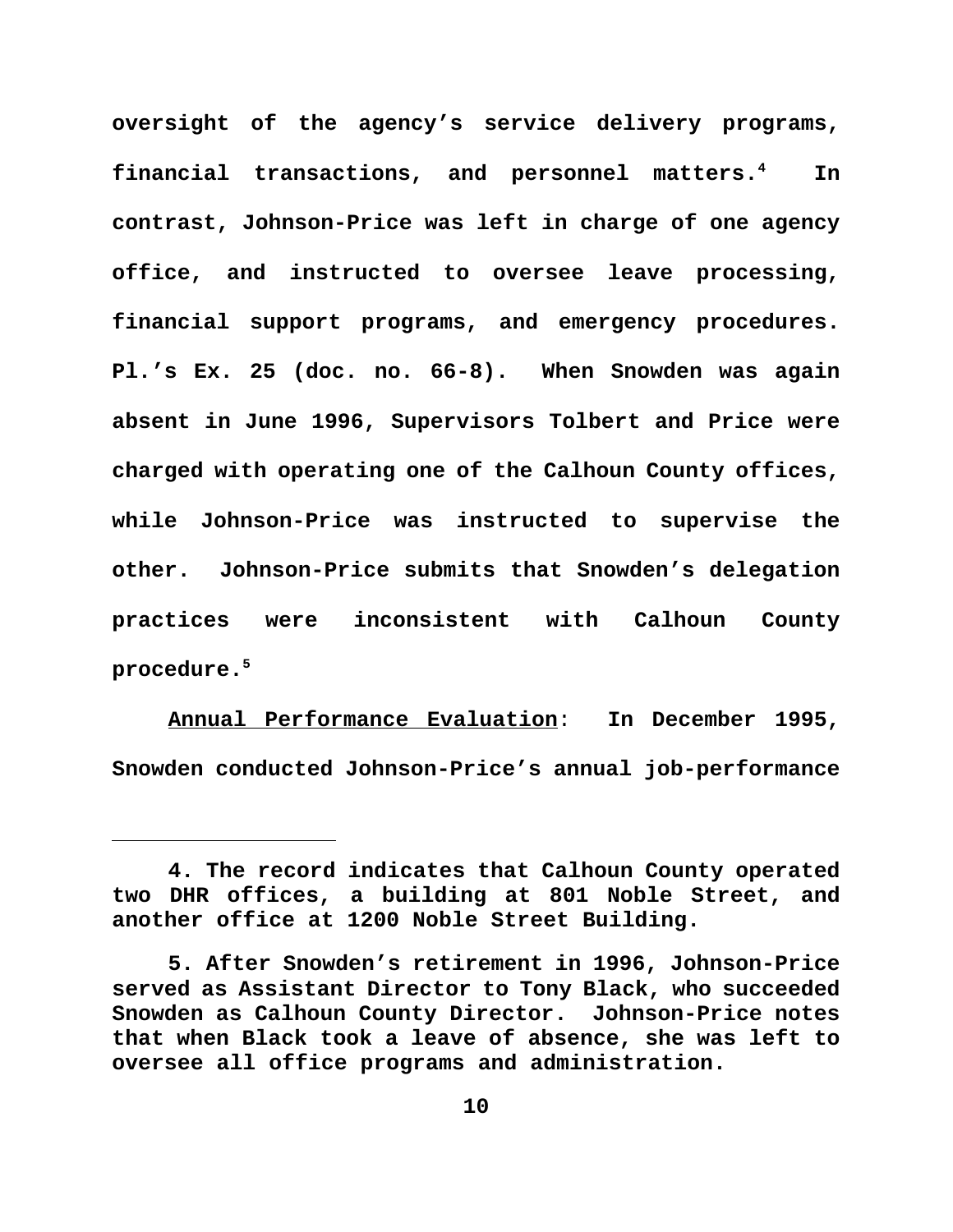**evaluation and rated her as "Partially Meets Standards." Pl.'s Ex. 30 (doc. no. 66-13). In the evaluation, Snowden set forth several examples of Johnson-Price's allegedly poor performance.<sup>6</sup> Johnson-Price did not agree with Snowden's review and refused to sign the form. As a result of Snowden's rating, Johnson-Price was not eligible for a merit-based pay raise.** 

**Under DHR policy, Snowden was expected to supply Johnson-Price with a "pre-appraisal" assessment at the beginning of the year, listing the relevant standards of evaluation for her position. Pl.'s Br. at 9-10.7**

**<sup>6.</sup> In her review, Snowden declared that, on numerous occasions, Johnson-Price failed to notify her of planned trainings and workshops (including the Stress Management Workshop, described above), submitted requests for additional staff or equipment that were beyond the ability of the director to deliver, which created "friction, disillusionment, and negatively impact[ed] morale," fomented "health and safety risk[s]" on DHR premises (referring to the asbestos tile incident), and repeatedly violated the National Association of Social Workers Code of Ethics. Pl.'s Ex. 30 at 3-4 (doc. no. 66-13).** 

**<sup>7.</sup> DHR's Personnel Manual states: "The purpose of the pre-appraisal session is to enable the supervisor and (continued...)**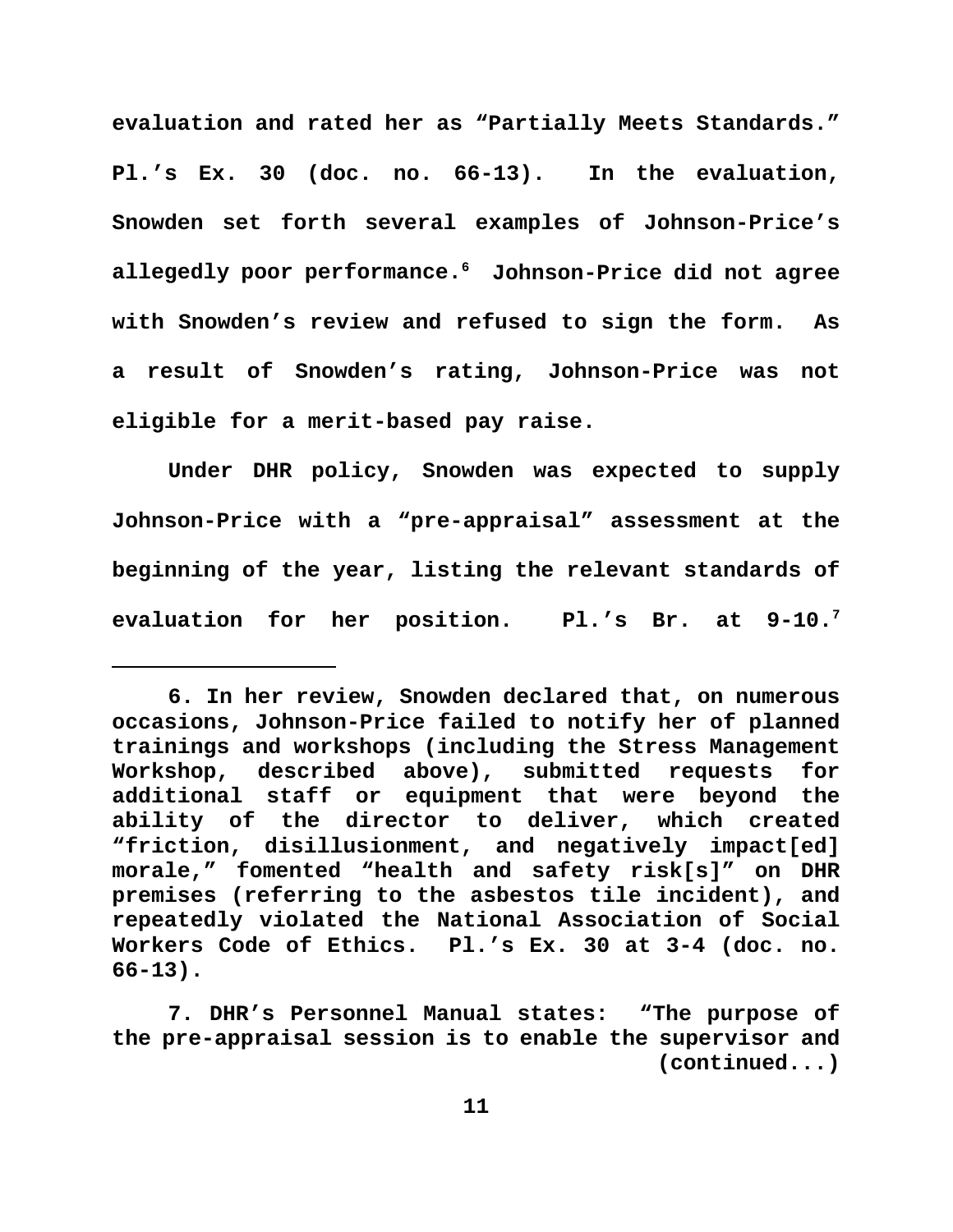**However, Snowden did not distribute the pre-appraisal report until immediately before the actual evaluation. After receiving the negative performance review, Johnson-Price filed a complaint with the CR/EE Office, charging Snowden with failing to provide task statements and performance standards over the course of the year and alleging that Snowden's evaluation was "unfair" and "being used as a form of retaliation." Pl.'s Ex. 36 (doc. no. 67-2).<sup>8</sup> In response, Personnel Director Spencer notified Snowden that Johnson-Price had filed a complaint, and reprimanded Snowden for her failure to provide Johnson-Price with performance standards prior to her evaluation.9 In January 1996, Galloway conducted a**

**<sup>7. (...</sup>continued)**

**worker to discuss written statement[s] concerning the employee's job tasks and the performance standards to be used in monitoring these tasks." Pl.'s Ex. 29 at 6 (doc. no. 66-12).**

**<sup>8.</sup> In the CR/EE complaint, Johnson-Price alleged race discrimination and retaliation based on many of the same facts set forth in her brief opposing summary judgment.**

**<sup>9.</sup> In his memorandum to Snowden, Spencer referred to (continued...)**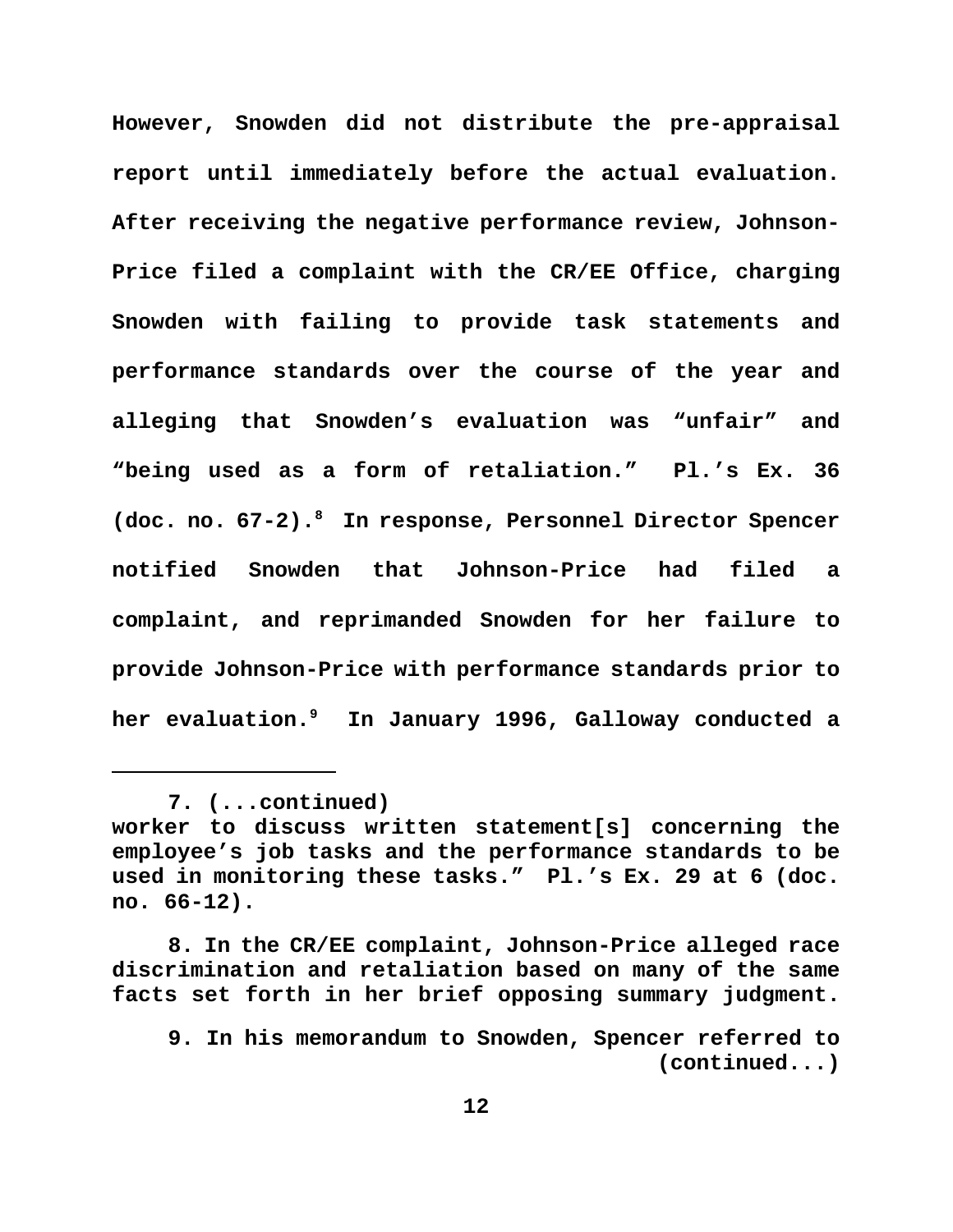**second performance rating to replace Snowden's evaluation, at which time Johnson-Price received "a perfect rating" and a merit-based pay raise. King Decl. (doc. no. 47-6).**

**In October 1996, in response to Johnson-Price's internal complaint, CR/EE Director Smith issued an investigative report, which concluded that Snowden had retaliated against Johnson-Price in violation of §§ 703(a)(1) and (2) and § 704(a) of Title VII.10 Smith**

**DHR's Departmental Personnel Manual (which states that "[e]mployees shall not be given an Unsatisfactory Rating unless action has been taken on the part of the supervisor to bring the infraction to the attention of the employee") and found that Snowden had failed to engage in this process prior to the evaluation. Spencer also informed Snowden that she had inappropriately based her evaluation on the National Association of Social Workers Code of Ethics, by failing to advise Johnson-Price that she would be evaluated based on those criteria. Pl.'s Ex. 37 (doc. no. 67-3).** 

**10. In the investigative report, Smith determined that Snowden retaliated against Johnson-Price in the following ways: "1) coercive questioning, 2) retaliatory work assignments, 3) discriminatory job performance evaluation, 4) retaliatory (verbal) reprimands, 5) threats to take adverse employment action based on (continued...)**

**<sup>9. (...</sup>continued)**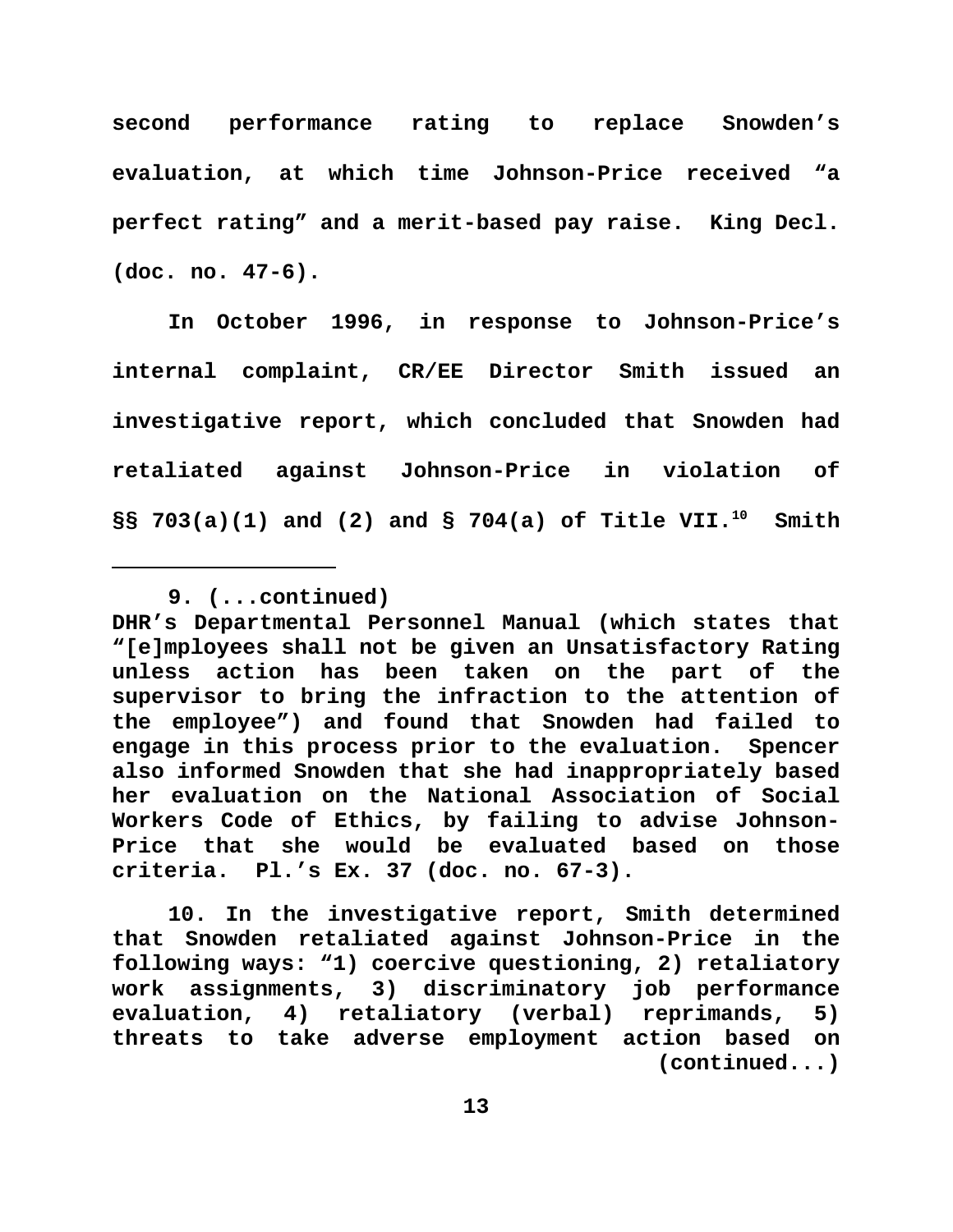**recommended that the performance evaluation conducted by Snowden be permanently removed from Johnson-Price's employment file and that DHR take reasonable steps to "remedy the [effects] of the discriminatory retaliatory treatment directed against Laura Johnson-Price." Pl.'s Ex. 45 at 4 (doc. no. 67-11). Snowden retired as County Director effective September 1, 1996, one month before the CR/EE Office issued its report.** 

**In June 1994, Johnson-Price filed a charge with the Equal Employment Opportunity Commission (EEOC),<sup>11</sup> alleging that she had been the victim of racial discrimination and retaliation with respect to the terms and conditions of**

**<sup>10. (...</sup>continued)**

**manufacturing a cause, 6) failing to provide to the complainant a non-hostile working environment, and 7) retaliatory usurping of the complainant's job authority." Pl.'s Ex. 45 at 3 (doc. no. 67-11).** 

**<sup>11.</sup> Johnson-Price first filed an EEOC charge against DHR in 1990, but the charge was resolved and its factual allegations are not at issue in this litigation. In November 2003, she filed a third EEOC charge against DHR, alleging race discrimination and retaliation, after she was removed by the Calhoun County Board as County Director and transferred to a position with the state DHR office in the Quality Control Unit.**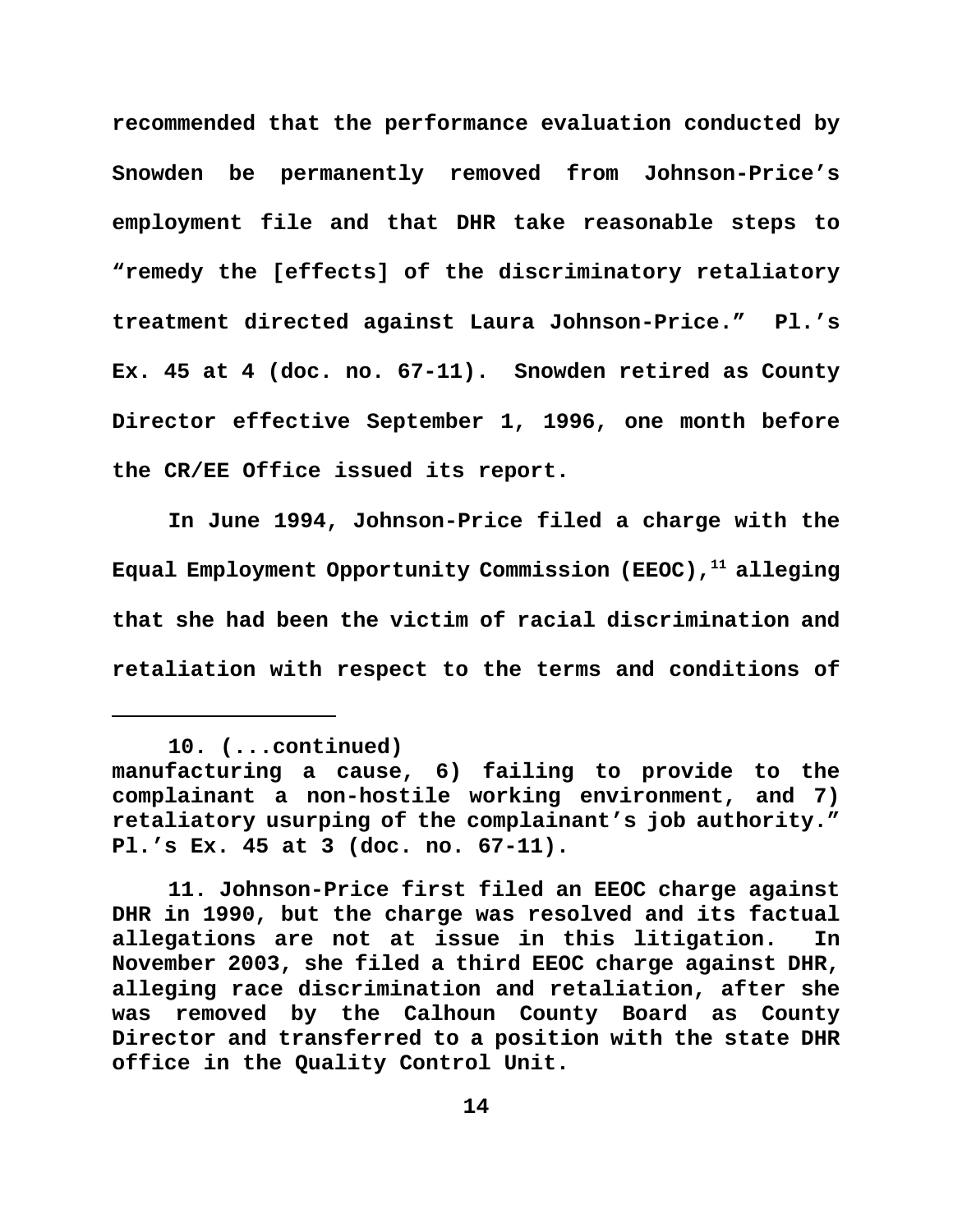**her employment with DHR.<sup>12</sup> In August 2004, she amended the charge, claiming that DHR employed a discriminatory selection system, which affected the agency's entrance requirements and examinations, job classifications, and the criteria and procedures used to formulate job 'registers'<sup>13</sup> and 'Certificates of Eligibles.'<sup>14</sup> Pl.'s Am. EEOC Charge (doc. no. 47-12).** 

**On November 23, 1998, Johnson-Price sought to intervene in the case of Crum et al v. State of Alabama,**

**13. Applicants for DHR positions may be placed on the register for a specific position only after filing a valid application and satisfying the position's entrance requirements, as set forth in the job announcements published by the DHR Personnel Department.**

**14. A 'Certificate of Eligibles' constitutes a list of eligible applicants, adopted from the register, and ranked by examination score and personal service rating.**

**<sup>12.</sup> The charge specifically stated that DHR's systemic discrimination affected her opportunities in hiring, promotions, compensation benefits, selection ratings, training, discipline, and job assignments. Johnson-Price also alleged that, "In the absence of such racial discrimination in hiring and promotions, I and other blacks would have had a great opportunity of supervising and being supervised by persons of my same race." Pl.'s EEOC Charge (doc. no. 47-11).**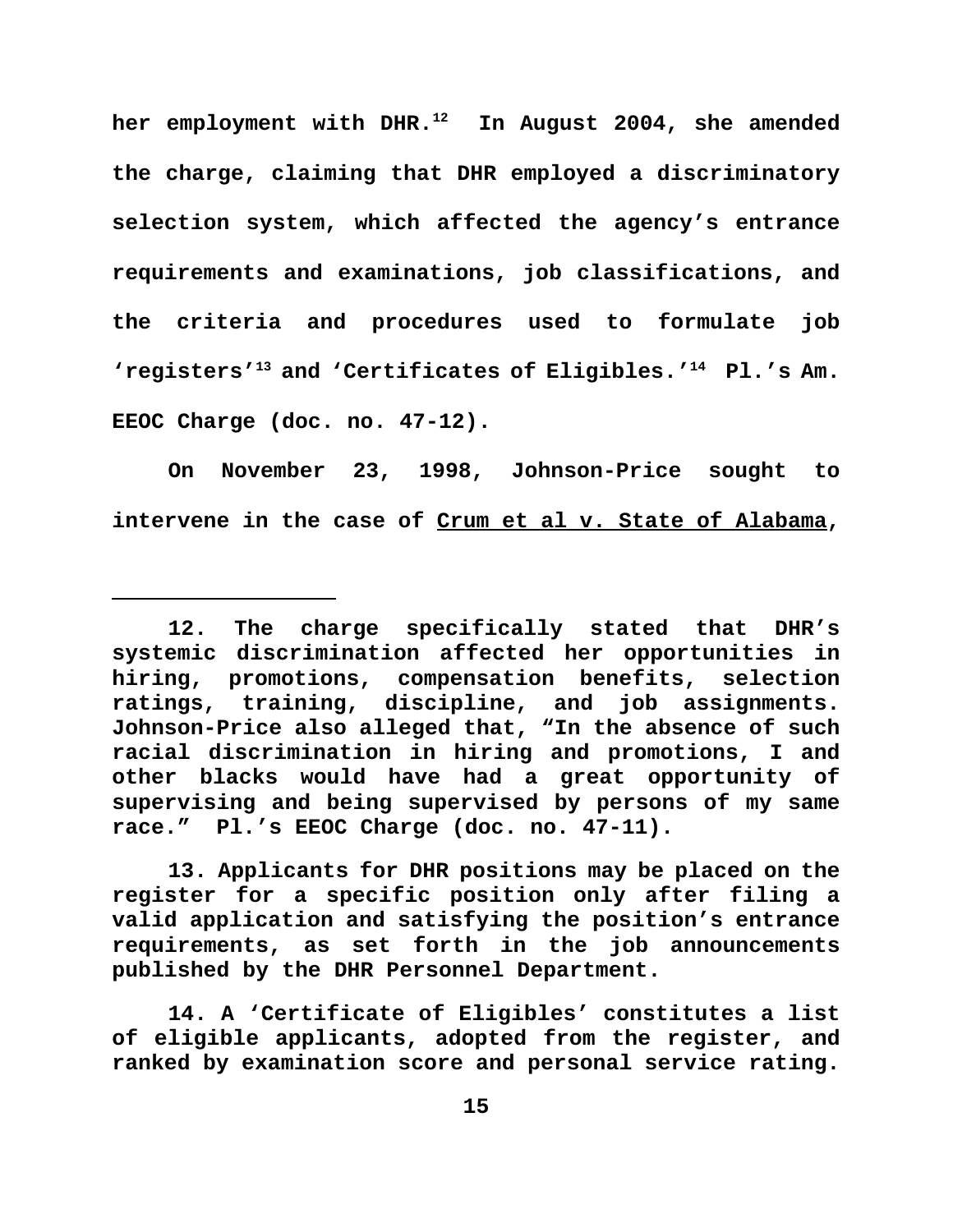**consolidated as In re Employment Discrimination Litigation Against the State of Alabama, CV 945-356-N. On June 1, 2007, this court granted her motion to intervene, and this case was subsequently converted into a separate lawsuit.**

### **III. DISCUSSION**

 **As a preliminary matter, Johnson-Price improperly asserted violations of 42 U.S.C. §§ 1981 and 1983 against instruments of the Alabama government. Agencies of the state are immune from such suits under the Eleventh Amendment, regardless of the relief requested. See Cory v. White, 457 U.S. 85, 90-91 (1982) (citing Edelman v. Jordan, 415 U.S. 651, 663 (1974)); see also Carr v. City of Florence, 916 F.2d 1521, 1525 (11th Cir. 1990) (noting that Alabama has not waived its Eleventh Amendment immunity). As to DHR and SPD, Johnson-Price admits they are immune from suit under § 1981, as enacted through § 1983. She also concedes that, as Buckner and Graham**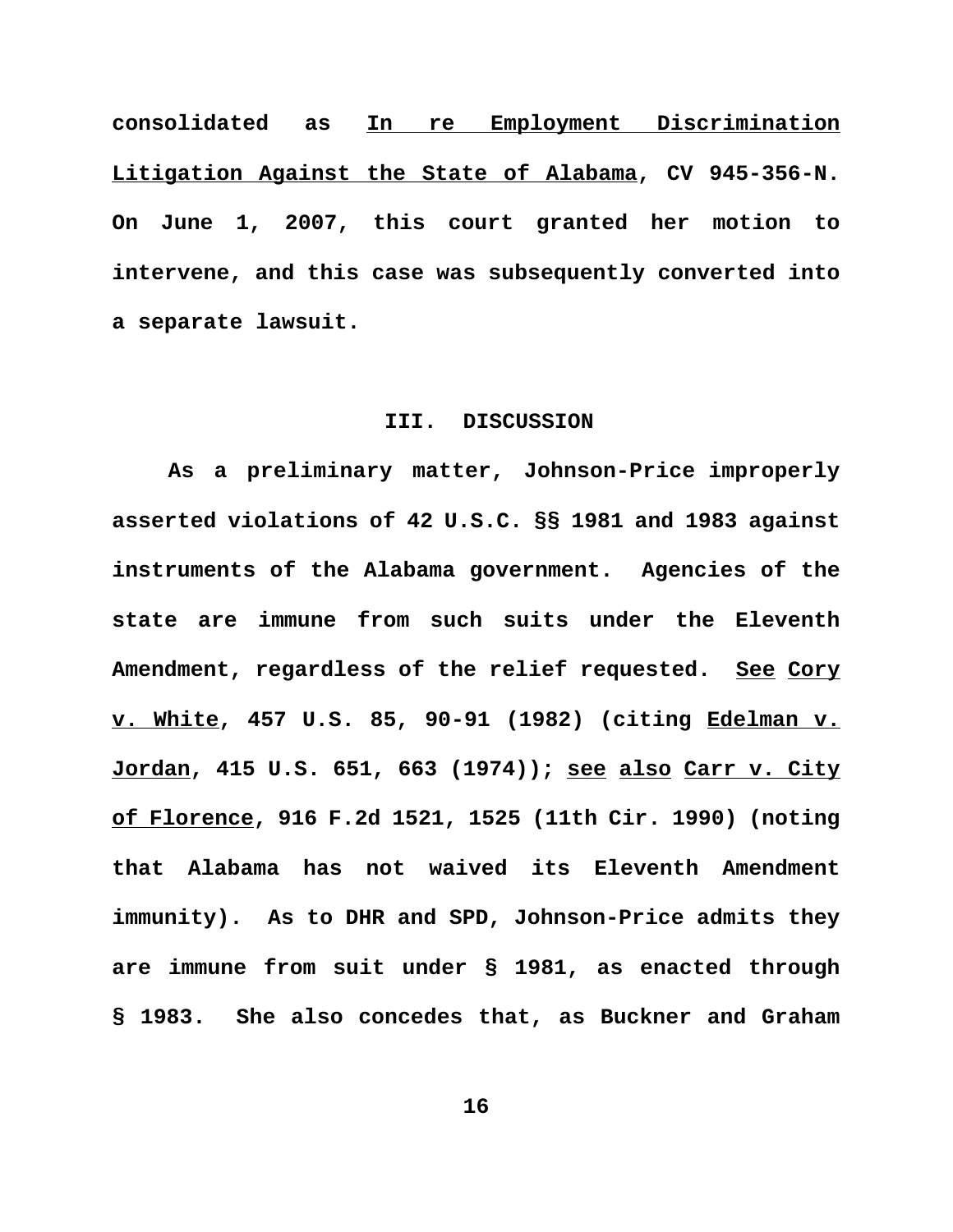**are sued in their official capacities, they are immune from suit for monetary damages and are unnecessary parties to the Title VII claims. Johnson-Price may legally maintain suit for injunctive relief against these officials. See Taylor v. Alabama, 95 F. Supp. 2d 1297, 1310 (M.D. Ala. 2000) (DeMent, J.) (citing Ex Parte Young, 209 U.S. 123 (1908)).** 

**In opposing the defendants' motions for summary judgment, Johnson-Price also concedes to the dismissal of the majority of her claims.<sup>15</sup> As a result, only six claims remain. She has four claims of race discrimination as to (1) the selection of the Pickens County Director in 1993; (2) the hiring delay for the Calhoun County Assistant Director position in 1994; (3) her mistreatment as the Calhoun County Assistant**

**<sup>15.</sup> Johnson-Price does not contest summary judgment for her failure to hire claims as to the Calhoun County Director position in 1997, Regional Manager position, Pickens and Blount County Director positions, or the St. Clair County Director position. She also concedes to the dismissal of her claim alleging discriminatory delay in hiring for the Calhoun County Director position in 1998.**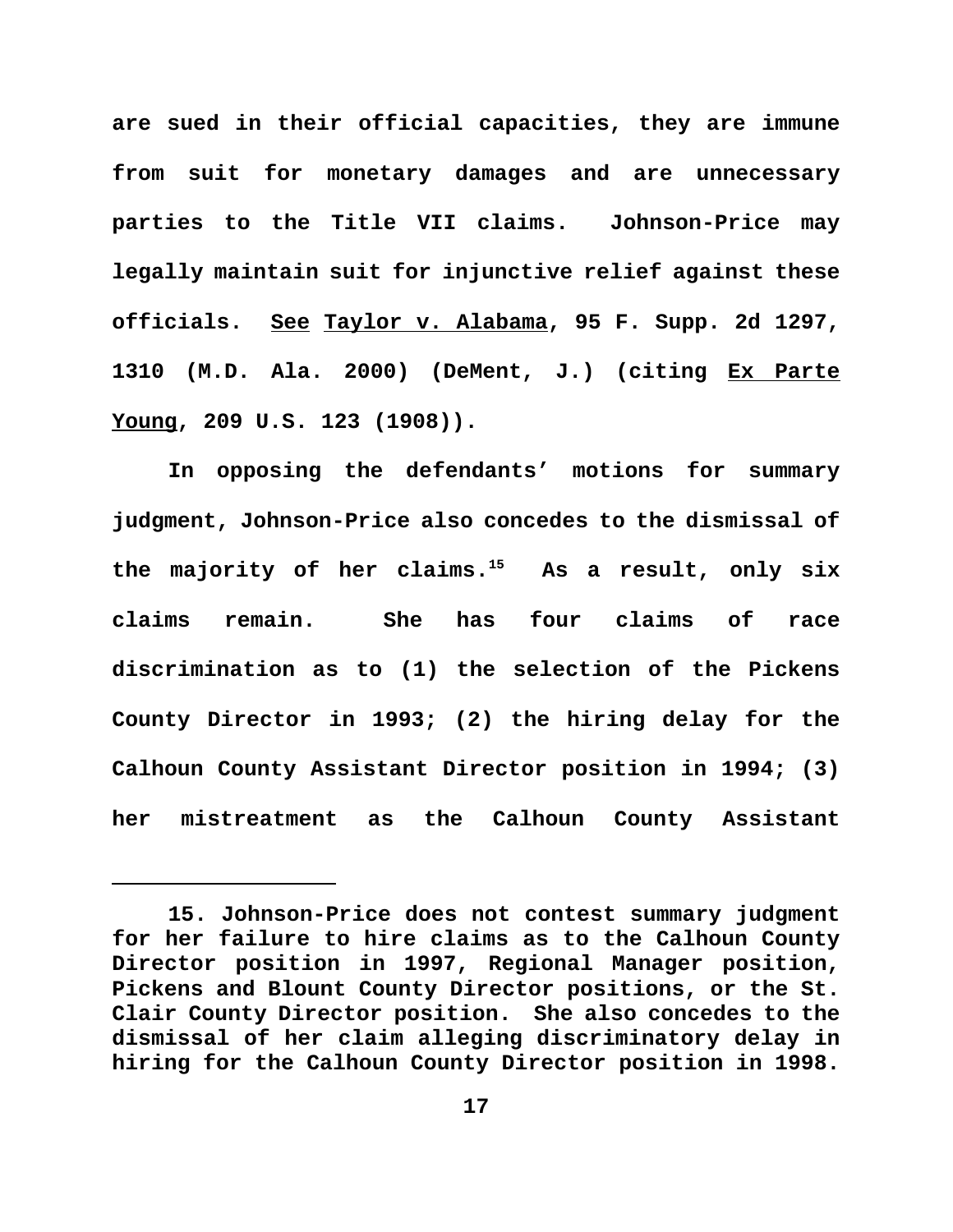**Director; and (4) the allocation of promotions within DHR. She also maintains two retaliation claims pertaining to (5) the hiring delay and (6) her treatment as Assistant Director. Each claim is governed by Title VII and § 1981, by and through § 1983.** 

**Finally, before reaching the merits in this case, the court addresses the defendants' defense that Johnson-Price's claims are precluded on the grounds of res judicata. Res judicata bars the re-litigation of claims that "arise[] out of the same nucleus of operative fact," In re Piper Aircraft Corp., 244 F.3d 1289, 1297 (11th Cir. 2001), and which were raised or could have been raised in the prior litigation.<sup>16</sup> See Davila v. Delta Air Lines, Inc., 326 F.3d 1183, 1187 (11th Cir. 2003). Johnson-Price previously brought actions in state court**

**<sup>16.</sup> In order to bar a subsequent action, the moving party must show: "(1) the prior decision was rendered by a court of competent jurisdiction; (2) there was a final judgment on the merits; (3) the parties were identical in both suits; and (4) the prior and present causes of action are the same." Davila v. Delta Air Lines, Inc., 326 F.3d 1183, 1187 (11th Cir. 2003) (internal citations omitted).**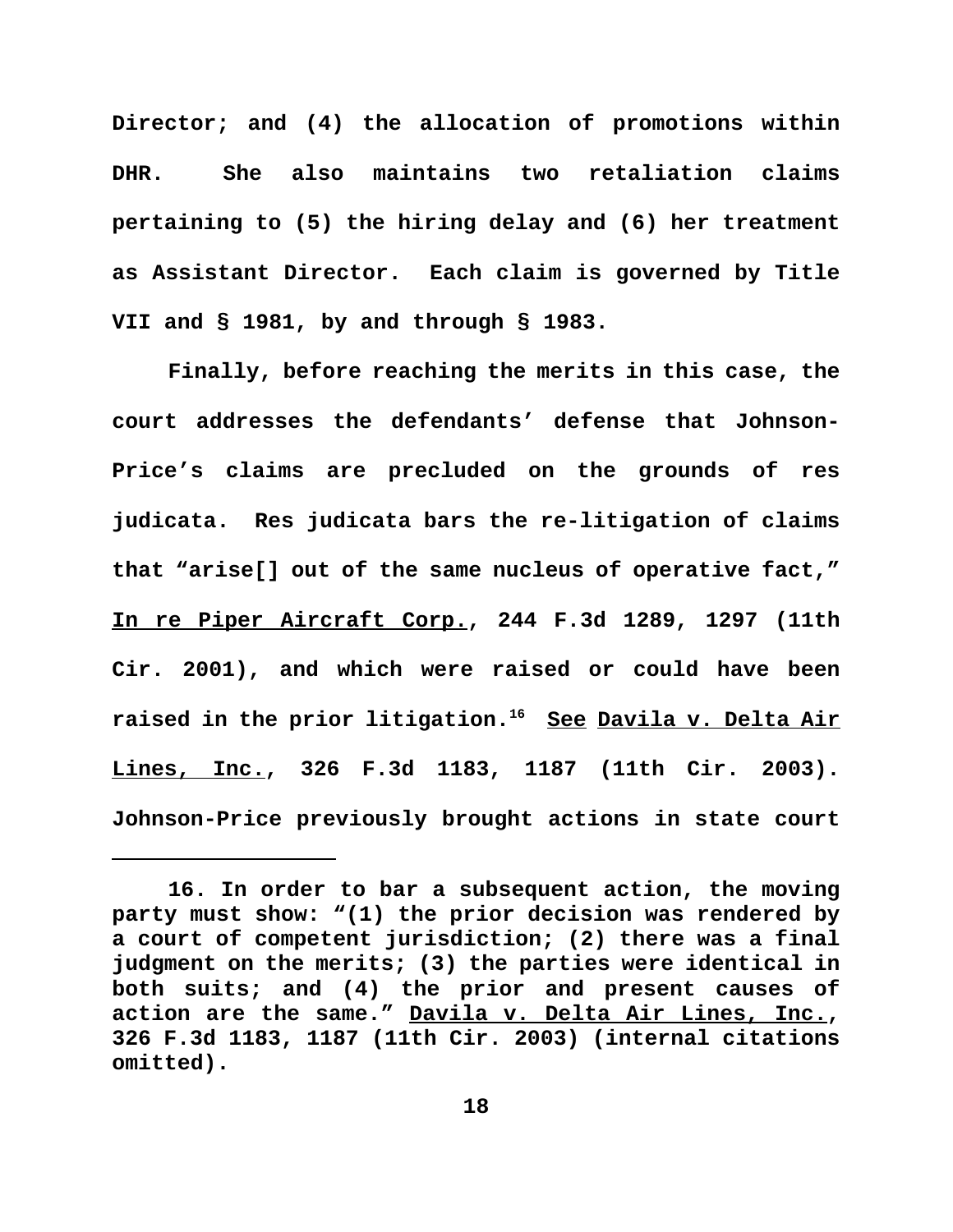**(Johnson-Price v. Fuller et al., CV-2003-3236) and federal court (Clemons v. Alabama Department of Human Resources et al., CV-04-2939), alleging discrimination and retaliation based on her removal from the Calhoun County Director position in 2002. Judgment was entered for the defendants in both suits.<sup>17</sup>** 

**However, res judicata does not apply to the remaining claims in this case. Johnson-Price filed the state and federal suits over five years after moving to intervene in the Crum litigation. In the later cases, she did not raise claims related to her tenure as Assistant Director for Calhoun County or her application for the Pickens County Director position, as litigation on those issues was already pending before this court. Instead, her suit concerned facts that arose after her intervention in Crum. See In re Piper Aircraft Corp., 244 F.3d 1289, 1298 (11th Cir. 2001) (internal citations omitted)**

**<sup>17.</sup> In the state suit, the court dismissed the action following a bench trial. Summary judgment was granted in the federal case.**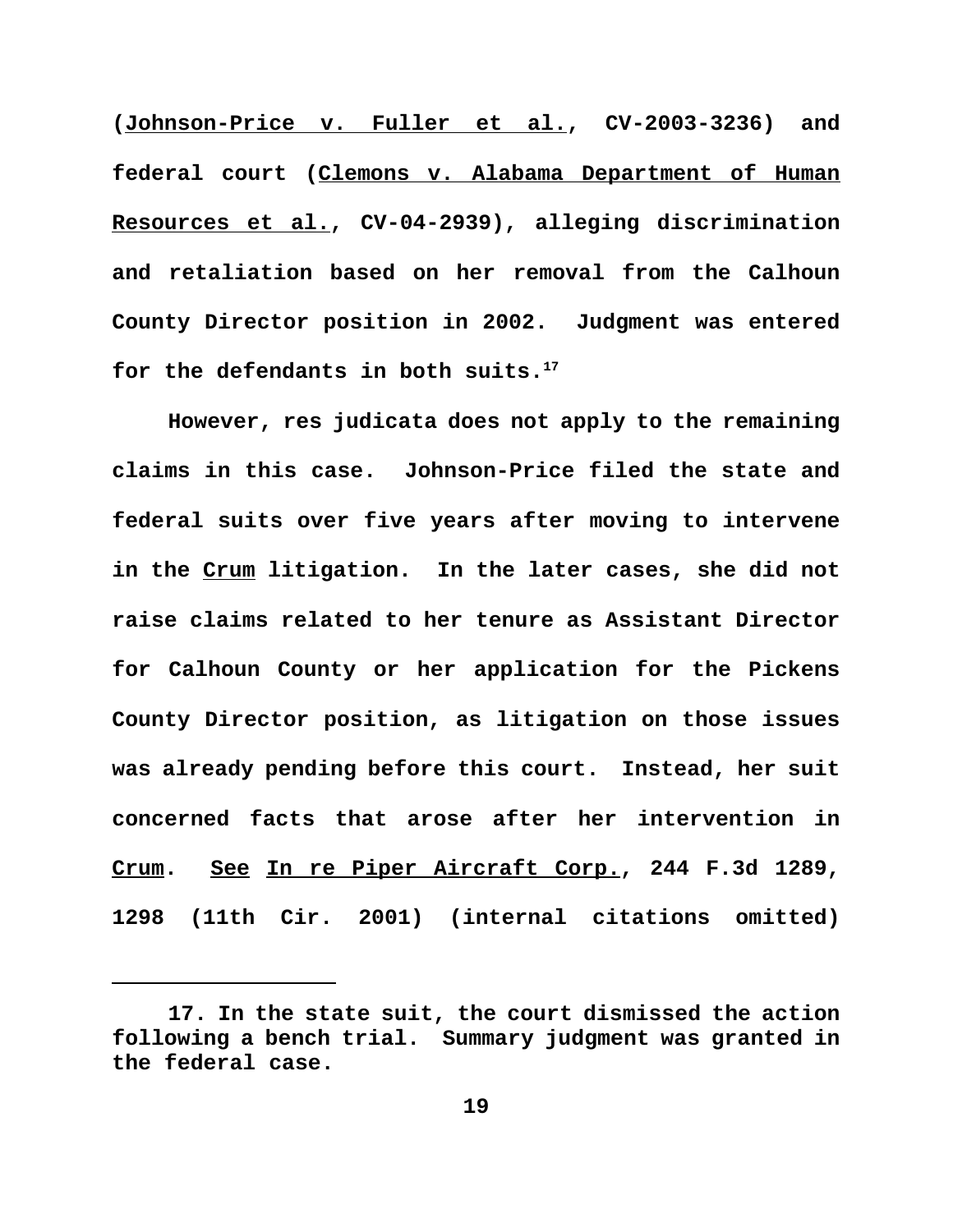**(Claims are not precluded where "the facts giving rise to the second case only arise after the original pleading is filed in the earlier litigation."). Therefore, as the instant claims have not been previously litigated and as Johnson-Price had no opportunity to raise them in a prior action, they are not precluded by res judicata.**

 **Having addressed the necessary preliminary issues in this case, the court moves to a discussion of the merits.**

# **A. Race Discrimination**

**Johnson-Price brings four claims of race discrimination pertaining to her employment with DHR. She asserts that DHR and Buckner engaged in racial discrimination (1) as to the selection process for the Pickens County Director position in 1993; (2) in delaying the hiring process for the Calhoun County Assistant Director position in 1994; and (3) in her mistreatment as Assistant Director after she was hired. She also alleges**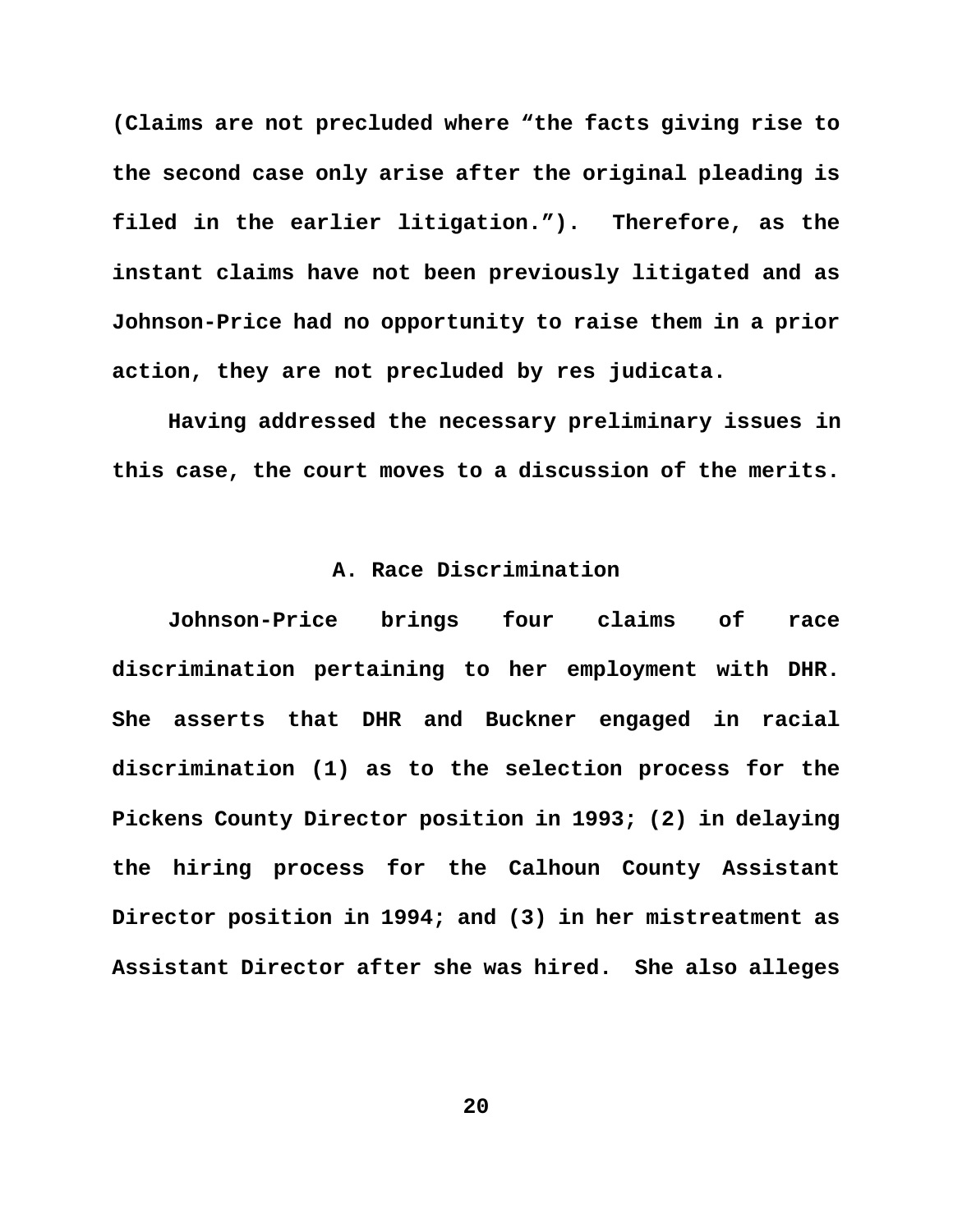**(4) that SPD and Graham engaged in racial discrimination as to the allocation of promotions.** 

**Johnson-Price first asserts a 'failure-to-hire' claim for the position of Pickens County Director. She alleges that the Pickens County Board of Directors discriminated against her in selecting Tony Black, a white man, for the position of County Director, though both she and Black were of commensurate rank, based on DHR hiring criteria.**

**The court presumes that Johnson-Price has established a prima-facie case of race discrimination under both Title VII and § 1981.<sup>18</sup> See Walker v. Prudential Property and Cas. Ins. Co., 286 F.3d 1270, 1274-75 (11th Cir. 2002) (To establish a prima-facie case of failure to hire, the plaintiff must show "that she is a member of a protected class, that she applied for and was qualified**

**<sup>18.</sup> See Standard v. A.B.E.L. Services, Inc., 161 F.3d 1318, 1330 (11th Cir. 1998) ("Both [Title VII and 42 U.S.C. § 1981] have the same requirements of proof and use the same analytical framework, therefore we shall explicitly address the Title VII claim with the understanding that the analysis applies to the § 1981 claim as well.").**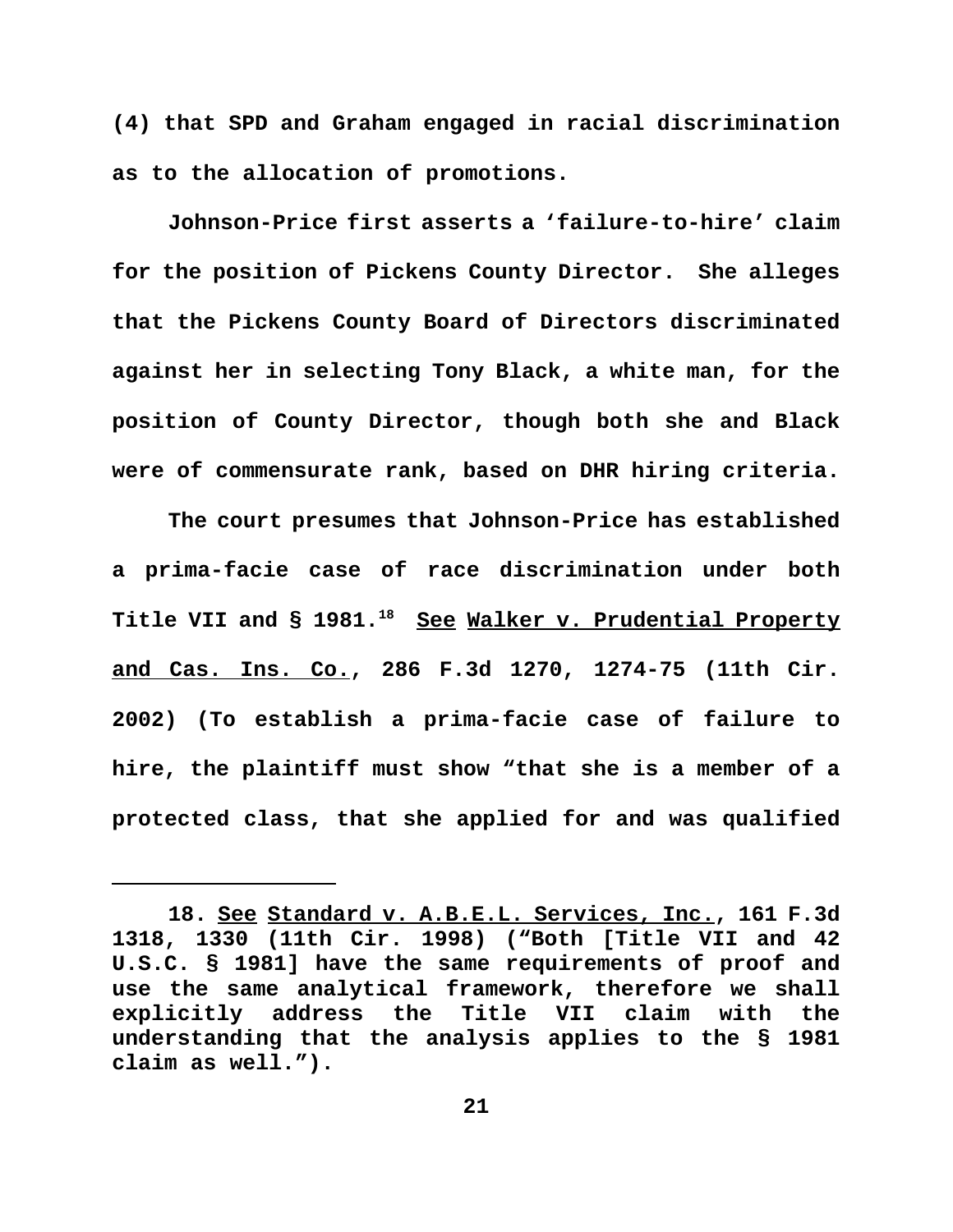**for an available position, that she was rejected, and that the defendant filled the position with a person outside the protected class."). However, DHR provided evidence that the Pickens County Board chose Black as director based on the fact that one of the board members knew Black personally, had worked with him in the past and, as a result, internally promoted Black's application. Cowart Decl. (doc. no. 76-2). Johnson-Price is unable to rebut this "legitimate, nondiscriminatory reason for the employee's rejection," Texas Dept. of Community Affairs v. Burdine, 450 U.S. 248, 253 (1981), and offers no evidence that the board's stated reasons for hiring Black were "a pretext for discrimination." Id. (setting forth the burden-shifting framework for Title VII claims established in McDonnell Douglas Corp. v. Green, 411 U.S. 792 (1973)).**

**Johnson-Price also asserts race discrimination in Calhoun County's delay in hiring her for the Assistant Director position. She alleges that, in January 1994,**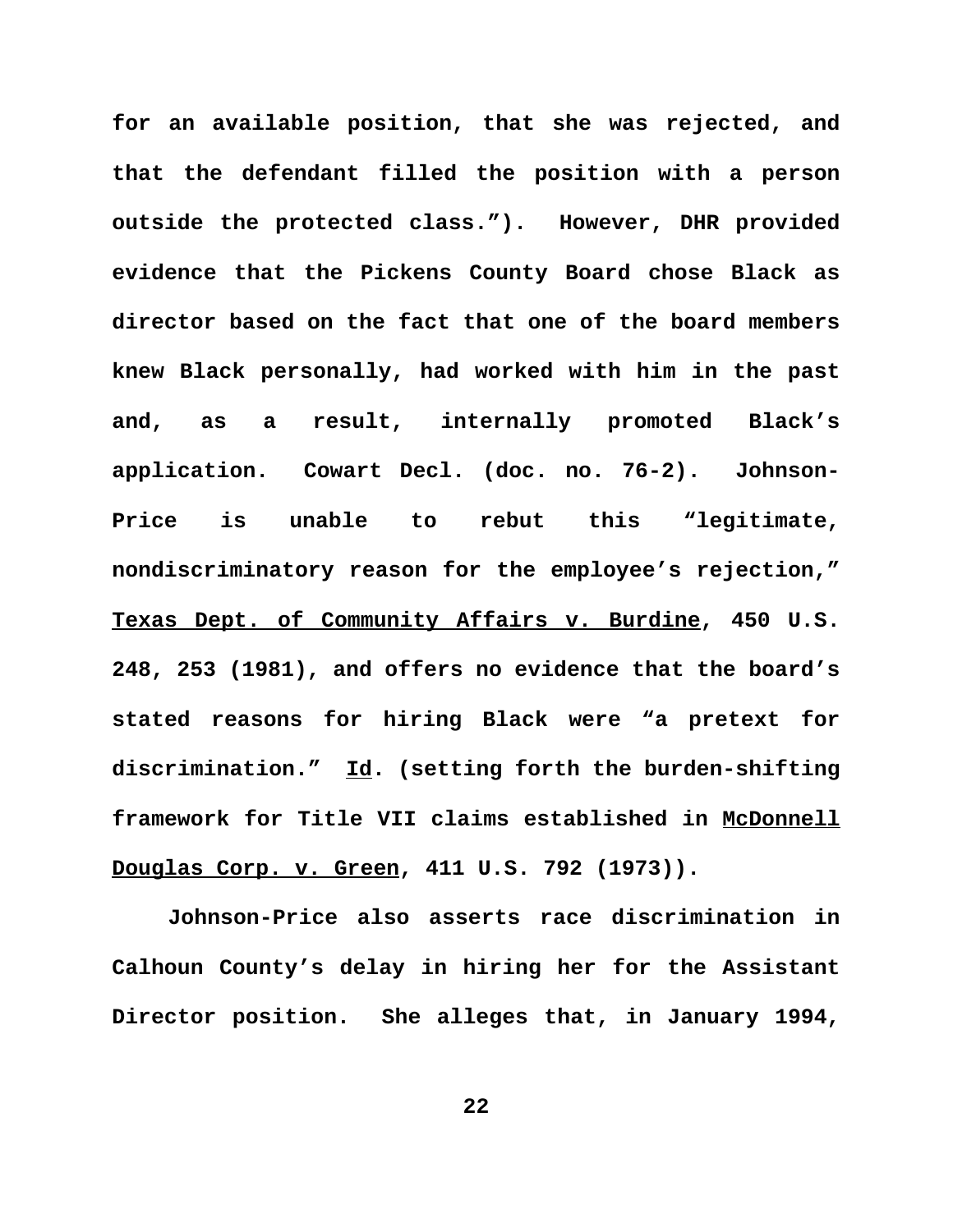**when Snowden was granted a reprieve from the hiring freeze and permitted to employ either a Financial Services Superior or an Assistant Director, she purposely chose to fill the former position so as not to hire Johnson-Price. Johnson-Price contends that Snowden "delayed filling [the Assistant Director] position to retaliate and discriminate" against her. Pl.'s Br. at 41.** 

**Johnson-Price's claim cannot be analyzed under the "failure to hire" framework, as she was, in fact, hired for the Assistant Director position in January 1995. Instead, the court examines whether DHR's delay in hiring Johnson-Price constitutes an adverse action, so as to establish, absent direct evidence, a prima-facie case of disparate treatment. See Wilson v. B/E/ Aerospace, Inc., 376 F.3d 1079, 1087 (11th Cir. 2004) (in order to establish a prima-facie case of disparate treatment under both Title VII and § 1981, the plaintiff must show that she was "a qualified member of a protected class and was**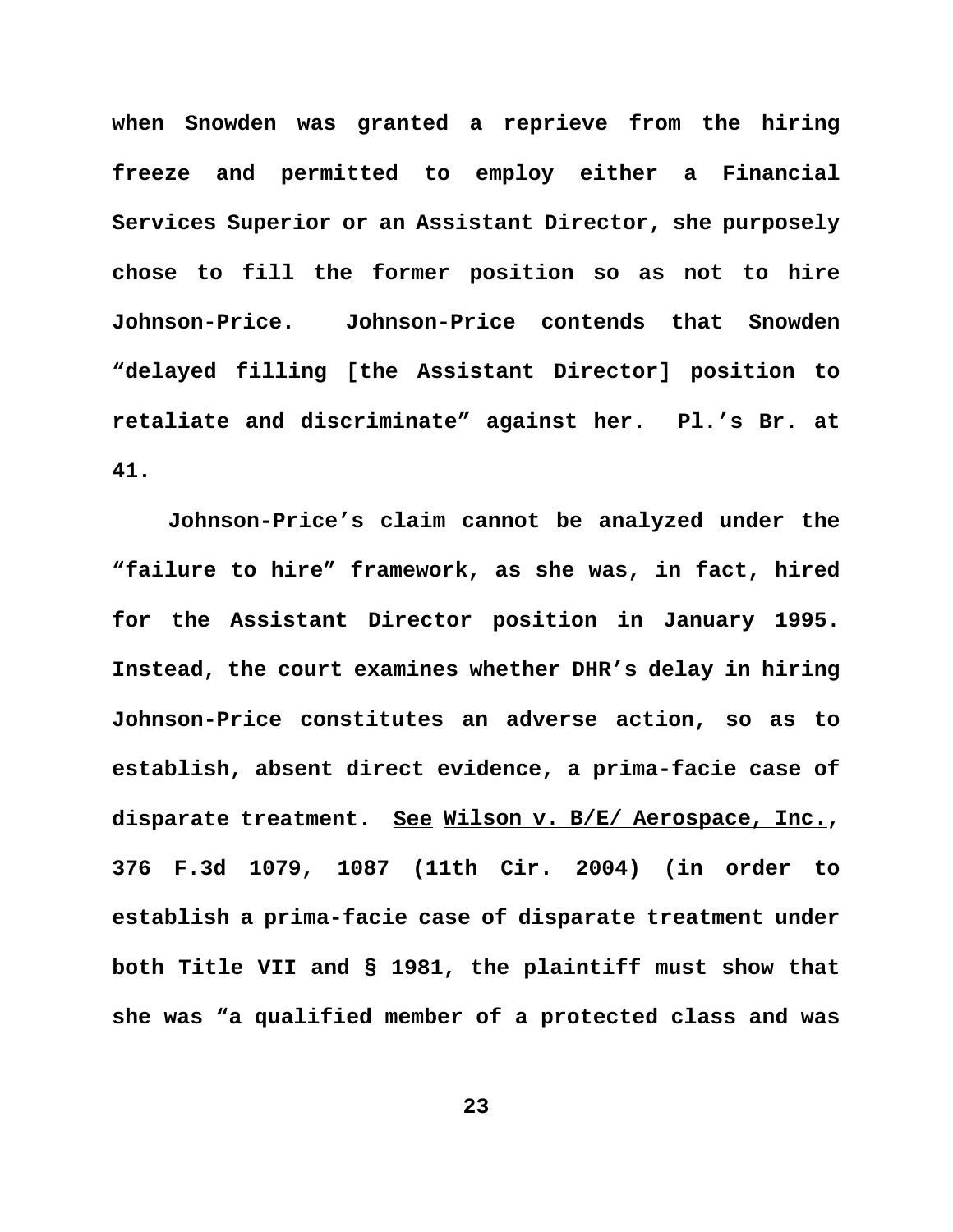**subjected to an adverse employment action in contrast with similarly situated employees outside the protected class"). There is nothing in the record to indicate that the hiring delay constituted an "adverse employment action." At the time Johnson-Price applied for the Assistant Director position, she was employed as a Human Resources Program Specialist with the state DHR. She offers no evidence that, as a result of the delay, she suffered a loss in compensation or other employment benefits. In fact, she provides no evidence of any alteration in the conditions of her employment during the 12 months the position remained vacant. See Davis v. Town of Lake Park, Fla, 245 F.3d 1232, 1239 (11th Cir. 2001) ("[T]o prove adverse action in a case under Title VII's anti-discrimination clause, an employee must show a serious and material change in the terms, conditions, or privileges of employment.") (emphasis in original). Johnson-Price instead expects the court to find a genuine issue of fact as to the discrimination claim based on Snowden's alleged "propensity to ... discriminate," from**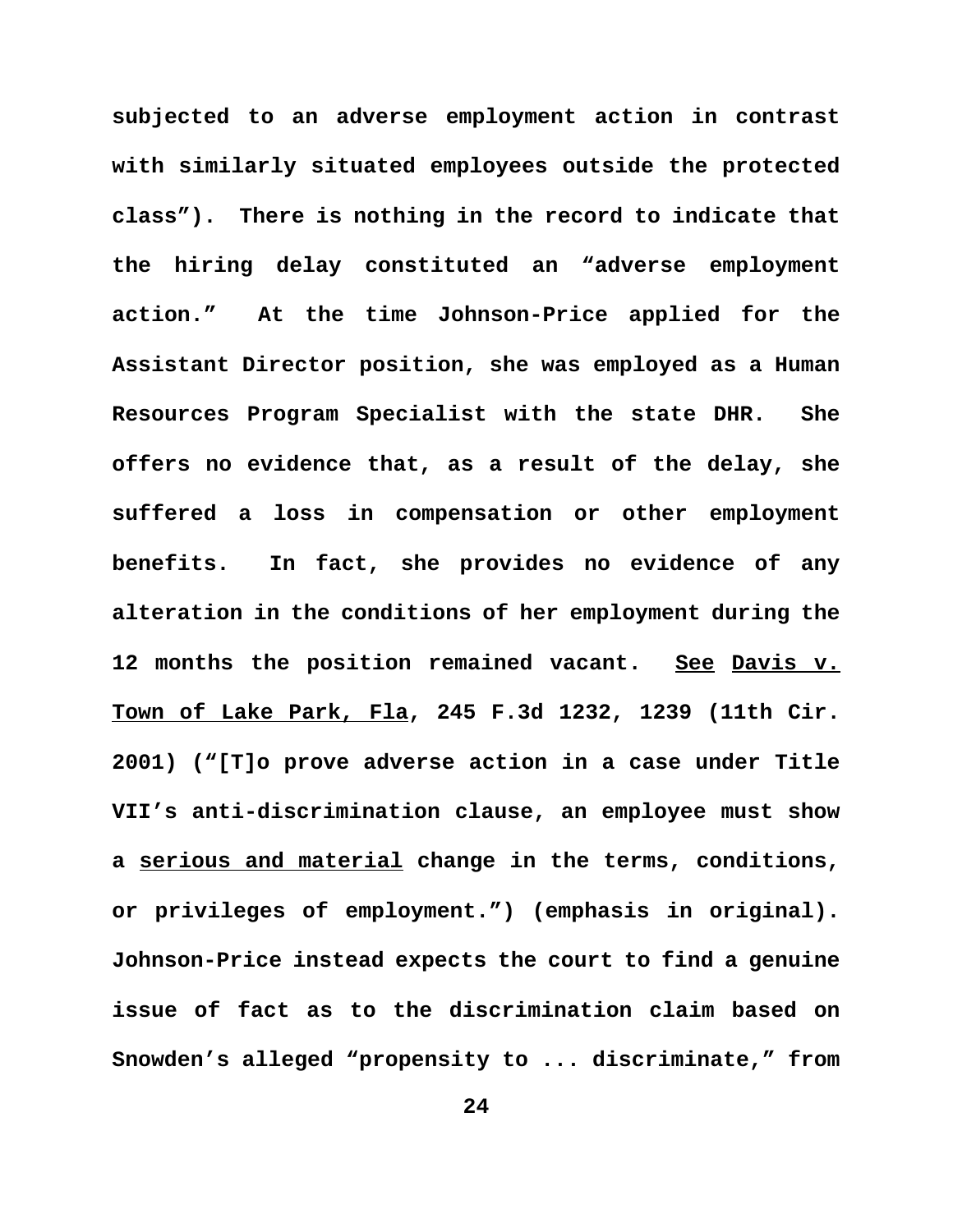**which a reasonable fact-finder could infer "that she delayed filing the position to ... discriminate against [Johnson-Price]." This wholly tautological argument fails to satisfy Johnson-Price's burden at this stage in the litigation.** 

**Johnson-Price also claims race discrimination based on her treatment as Calhoun County Assistant Director, while under the supervision of Director Snowden. She states that Snowden repeatedly undermined her authority before subordinates, chastised her in a demeaning and disrespectful manner, delegated duties so that she was constructively "demoted," Pl.'s Br. at 14, and issued an unfounded annual performance evaluation. Johnson-Price's claim fails, however, as she is again unable to establish a prima-facie case of discrimination.**

**Even assuming a jury could find that the above-named acts constitute adverse-employment action**, **Johnson-Price does not show that a similarly situated member of an unprotected class was treated more favorably during the relevant time period. In order to show that employees**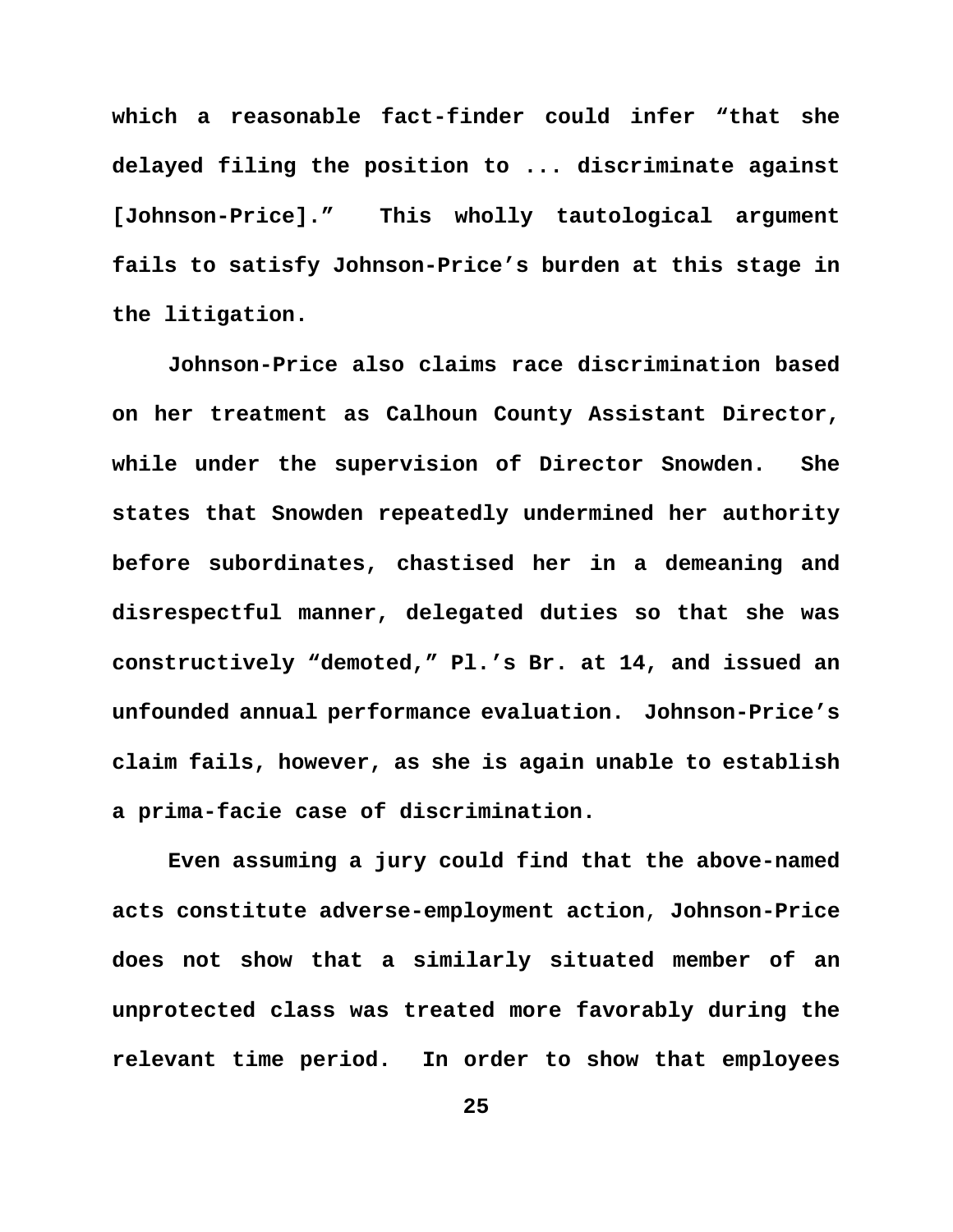**are similarly situated, "it is necessary to consider whether the employees are involved in or accused of the same or similar conduct and are disciplined in different way." Silvera v. Orange County School Bd., 244 F.3d 1253, 1259 (11th Cir. 2001) (internal quotations omitted). This is generally demonstrated by the use of a "comparator," a human measuring stick of racial discrimination, who must be "nearly identical to the plaintiff to prevent courts from second-guessing a reasonable decision by the employer." Wilson, 376 F.3d at 1091.**

**Johnson-Price does not provide such a comparator. She merely concludes that "Snowden did not treat her with respect and that was different treatment than the white employees received." Pl.'s Br. at 42. As evidence, she points to a letter from Calhoun County Supervisor Ledbetter, which stated that Snowden inflicted a "verbal beating" upon Johnson-Price in the presence of subordinate employees. Pl.'s Ex. 21 (doc. no. 66-4). However, Ledbetter does not maintain that Snowden acted**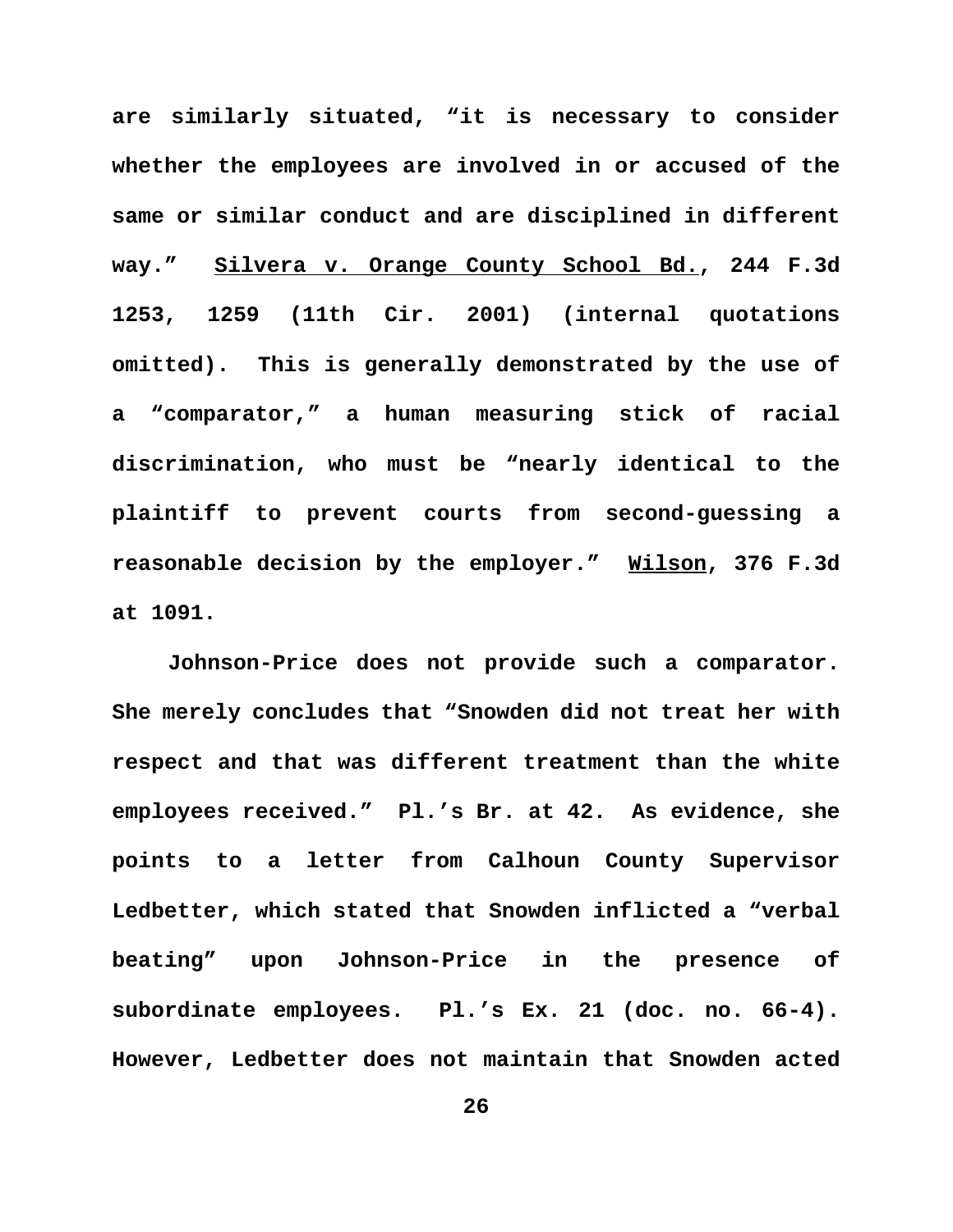**in a discriminatory fashion; in fact, in this same letter, Ledbetter, a white woman, also complained that Snowden severely rebuked her before other supervisors. The record suggests that Snowden maintained antagonistic relationships with several of her employees, both white and black, and there is no evidence of racial favoritism in this regard.** 

**Johnson-Price does attempt to conduct a direct employee comparison by alleging that she was treated less favorably in the pre-appraisal process than white employees. Specifically, she states that Snowden conducted only a "very general" pre-appraisal prior to her annual performance evaluation, while "detailed preappraisals [were] done in other counties on white employees." Pl.'s Br. at 11. As evidence, Johnson-Price underlines the reports conducted on behalf of two white employees, both of whom worked in other counties.** 

**In order to constitute "similarly situated" employees, the individuals to be compared must have "(1) dealt with the same supervisor, (2) been subject to the**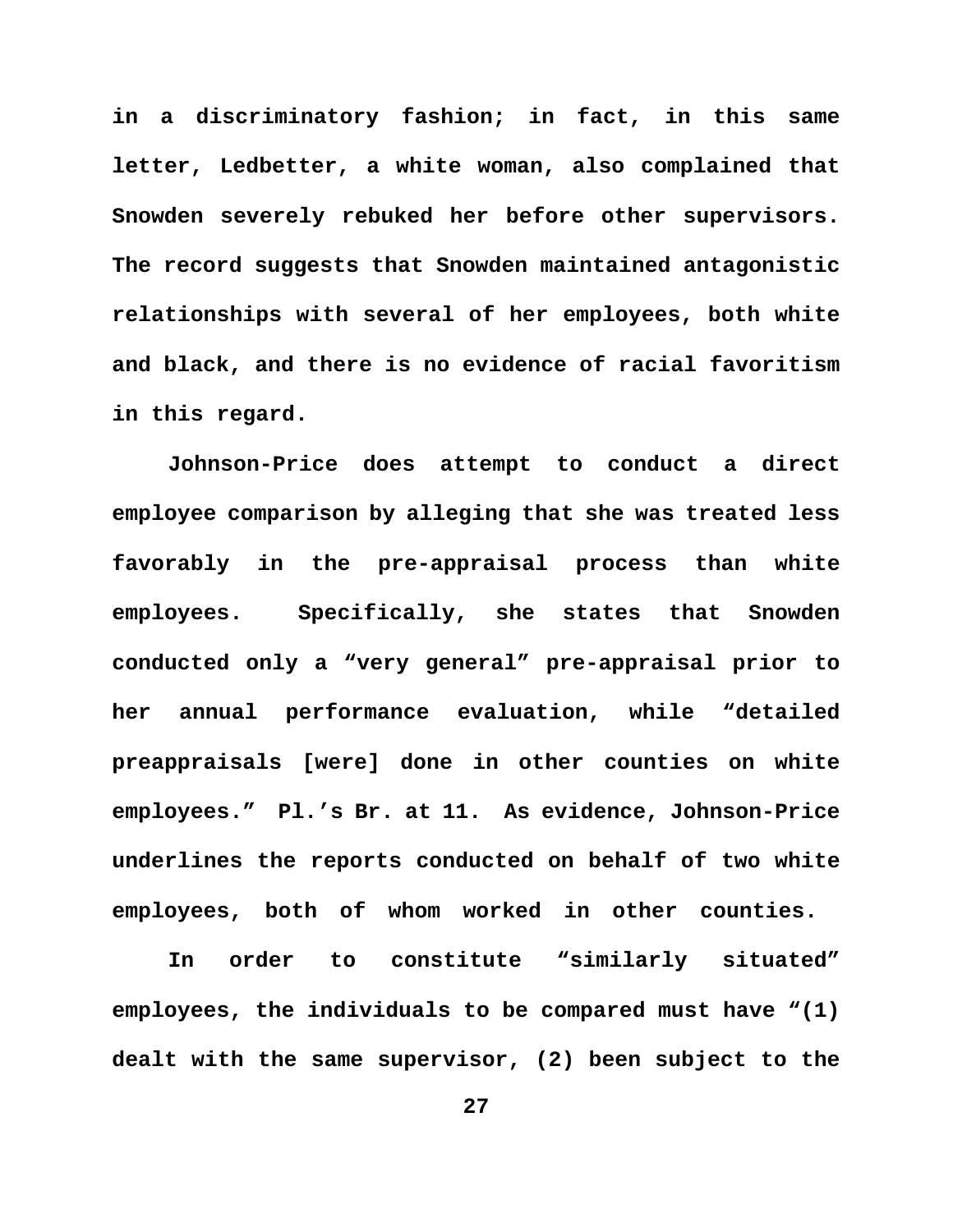**same standards, and (3) engaged in the same conduct without such differentiating or mitigating circumstances that would distinguish their conduct or the employer's treatment of them for it." Sanguinetti v. United Parcel Service, Inc., 114 F. Supp. 2d 1313, 1317 (S.D. Fla. 2000) (Ryskamp, J.); see also Jones v. Gerwens, 874 F.2d 1534, 1541 (11th Cir. 1989) (noting that "disciplinary measures undertaken by different supervisors may not be comparable for purposes of Title VII analysis"). The pre-appraisal reports at issue here were conducted by different supervisors, who evaluated employees working in different offices, performing different job responsibilities. Johnson-Price and the white employees were not similarly situated, and thus, their preappraisal reports cannot be utilized as evidence of discrimination.**

**In sum, Johnson-Price has provided no evidence that ties her treatment, albeit perhaps unfair, to race, such as that a supervisor treated a similarly situated white person differently from the way she was treated or that**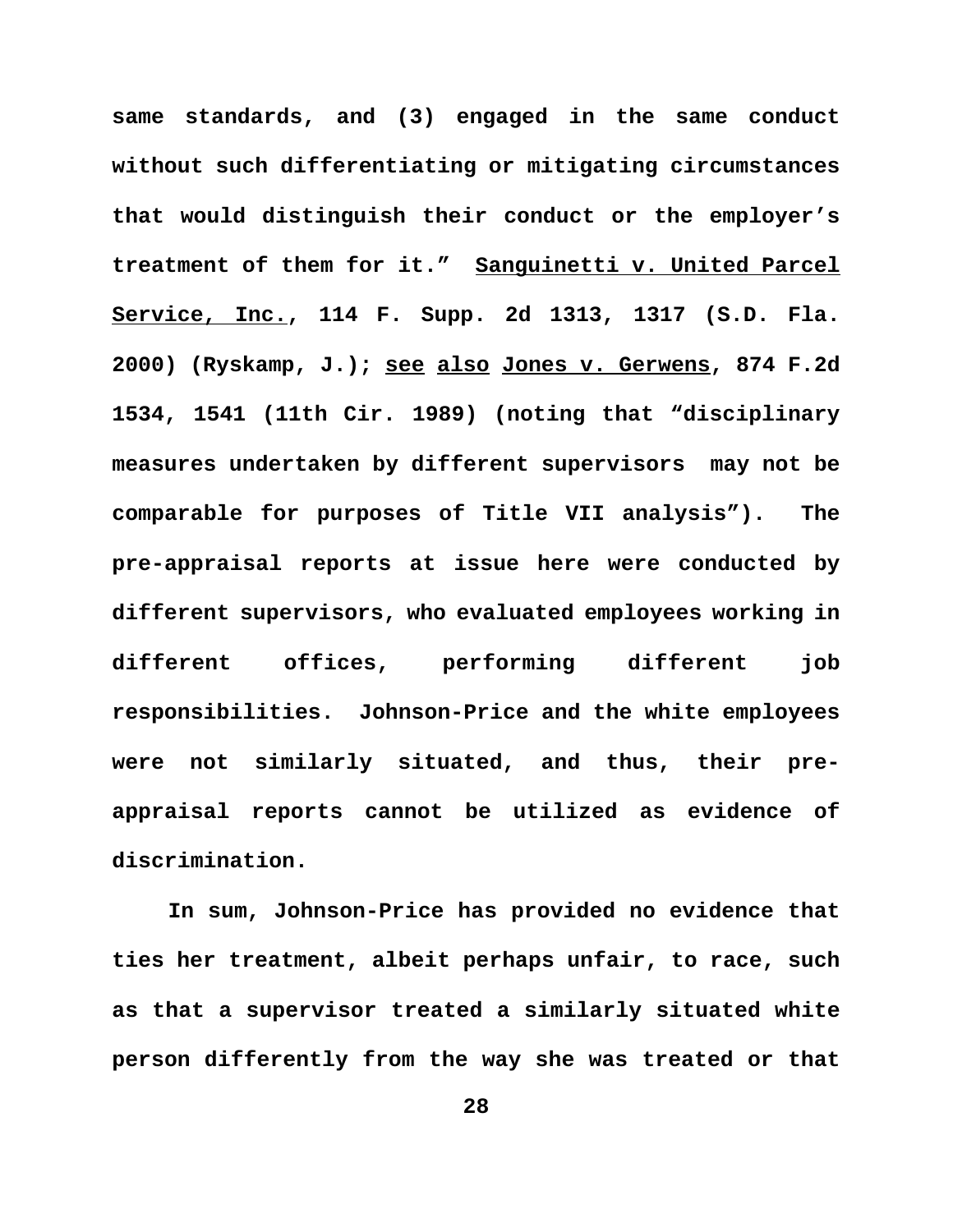**there was otherwise an environment of discrimination against black persons in the place where she worked. Without any basis for comparison, no reasonable factfinder could conclude that Snowden's actions were performed with racial bias. Summary judgment will be granted on Johnson-Price's claim of race discrimination in the Assistant Director position.** 

**Finally, in her initial complaint, Johnson-Price charged SPD and Graham with race discrimination in the allocation of promotions, in violation of Title VII and § 1981. However, in her brief opposing summary judgment, Johnson-Price does not address either SPD or Graham, and she fails to undertake any arguments relating to the allocation and distribution of promotions. Consequently, there are no remaining issues of material fact as to the SPD defendants.**

**Summary judgment will be granted on each of Johnson-Price's claims of race discrimination.**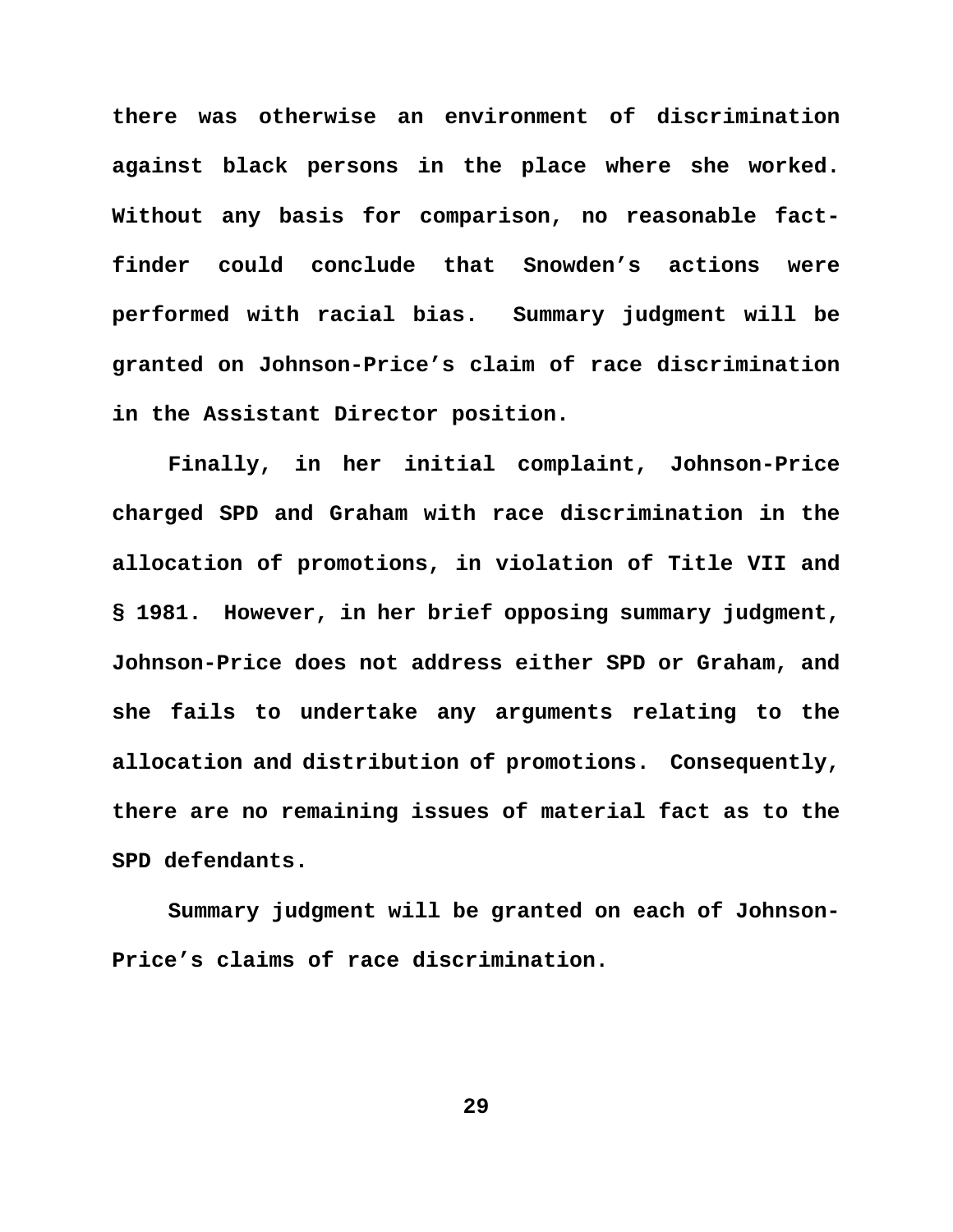### **B. Retaliation**

**Johnson-Price brings two claims of retaliation. First, she asserts that DHR, acting through Snowden, retaliated against her by delaying her appointment to the position of Assistant Director of Calhoun County. Second, she contends that Snowden subjected her to retaliatory treatment after she accepted the position of Assistant Director in 1995. In order to establish a prima-facie case of retaliation, Johnson-Price may show that "(1) she engaged in an activity protected under Title VII; (2) she suffered [a materially adverse] action; and (3) there was a causal connection between the protected activity and the adverse employment action." Crawford v. Carroll, 529 F.3d 961, 970 (11th Cir. 2008).**

**In addressing the matter of causality, encapsulated in the third prong of the Crawford test, Johnson-Price relies principally upon a chronology drafted by Regional Manager Galloway as "evidence that Snowden did not want to promote [Johnson-Price] because of her prior EEO activity." Pl.'s Br. at 35. In this chronology,**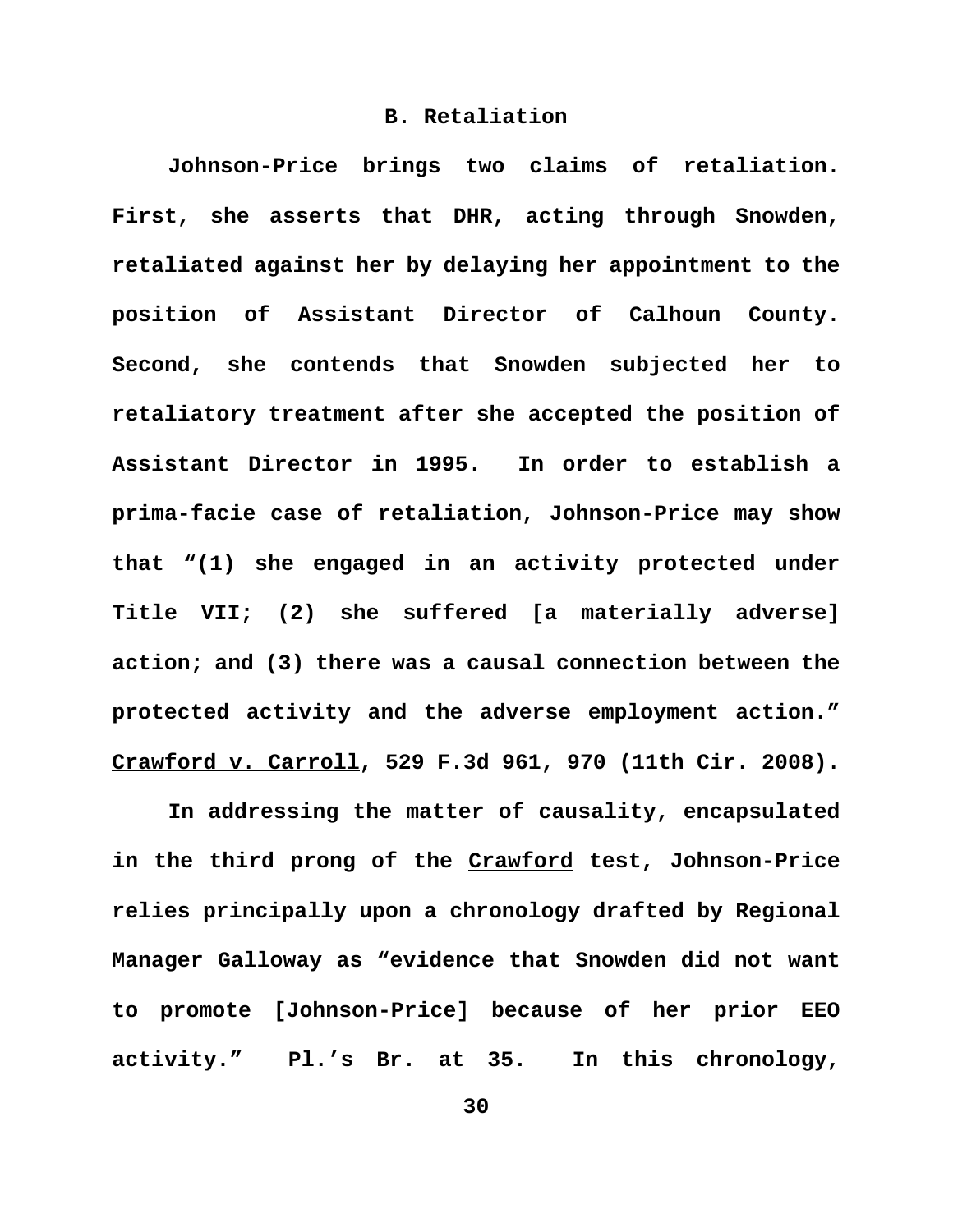**Galloway summarizes the hiring process for the Calhoun County Assistant Director position and notes that Snowden "was critical of [Johnson-Price's] history of filing EEO complaints" and did "not want to offer [Johnson-Price] the position." Pl.'s Ex. 6 (doc. no. 64-7). Galloway's statement, if reliable and believable, is clear evidence that Snowden knew of Johnson-Price's protected activity; however, it also constitutes an unofficial memorandum, and there is no evidence that it was kept in the regular course of business. As such, the chronology is inadmissible hearsay and may not be considered in a motion for summary judgment. See E.E.O.C. v. Alton Packaging Corp., 901 F.2d 920, 926 (11th Cir. 1990) ("Under Fed. R. Evid. 803(6), business records are admissible if (1) they were made at or near the time the recorded events occurred; (2) they were made by, or from information transmitted by, a person with knowledge of the recorded events; (3) it was the regular business practice of the organization to keep such records; (4) the record was kept in the course of a regularly**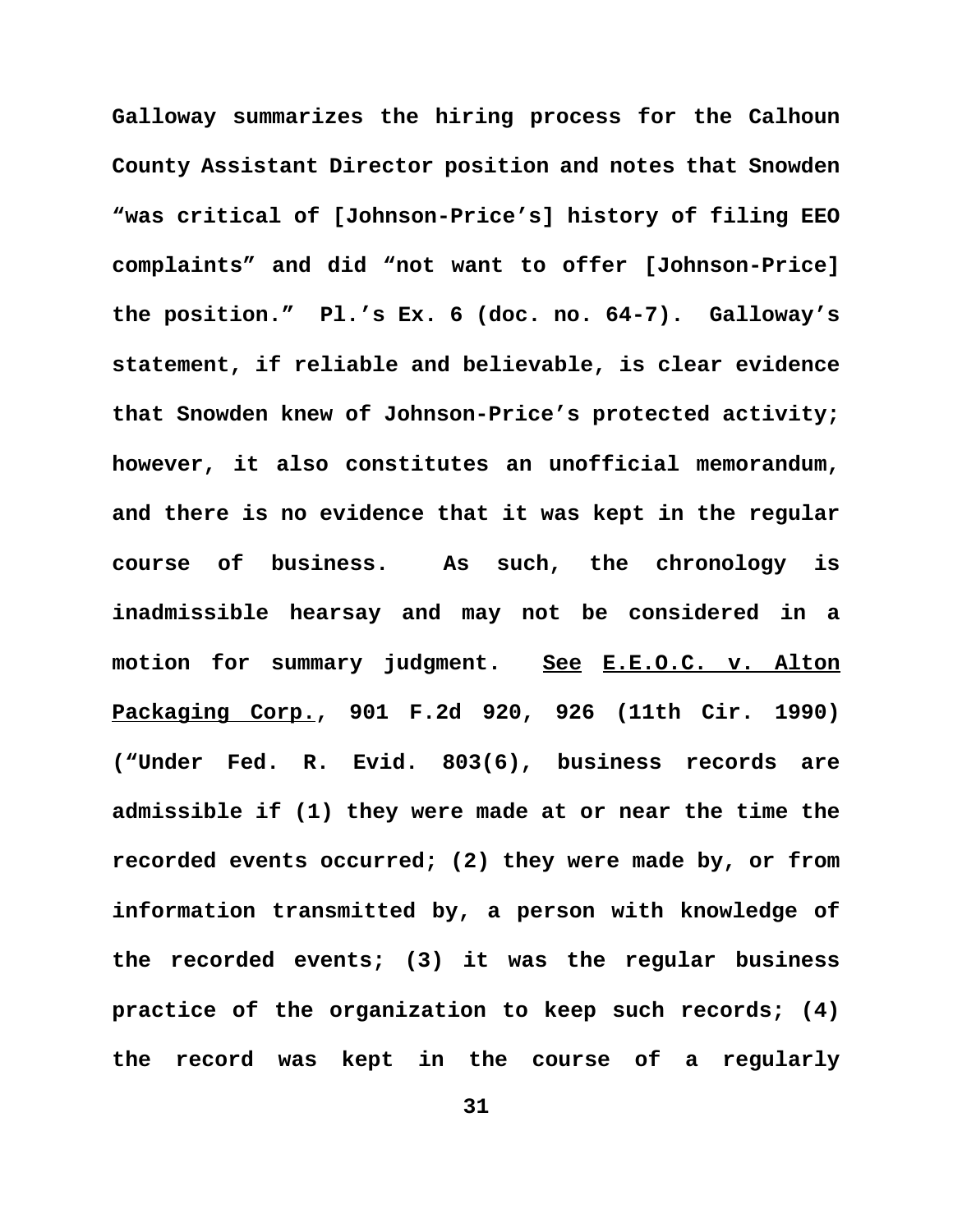**conducted business activity; and (5) all of the above is shown by the testimony of the evidence custodian or other qualified witness."); see also Macuba v. DeBoer, 193 F.3d 1316, 1323 (11th Cir. 1999) ("The general rule is that inadmissible hearsay cannot be considered on a motion for summary judgment.") (internal citations omitted).**

**Johnson-Price has submitted a motion pursuant to Fed. R. Civ. P. 56(f), requesting the opportunity to conduct additional discovery by deposing Regional Manager Galloway, so that he can "provide testimony that Snowden was critical of [Johnson-Price's] history of filing EEO complaints." Pl.'s Mot. at 2 (doc. no. 98). As Galloway's testimony may establish a genuine issue of fact as to Johnson-Price's retaliation claims, the court granted her motion to the limited extent of allowing the deposition of Galloway. Therefore, the court pretermits addressing the merits of Johnson-Price's retaliation claims until the evidentiary record is complete.**

**\*\*\***